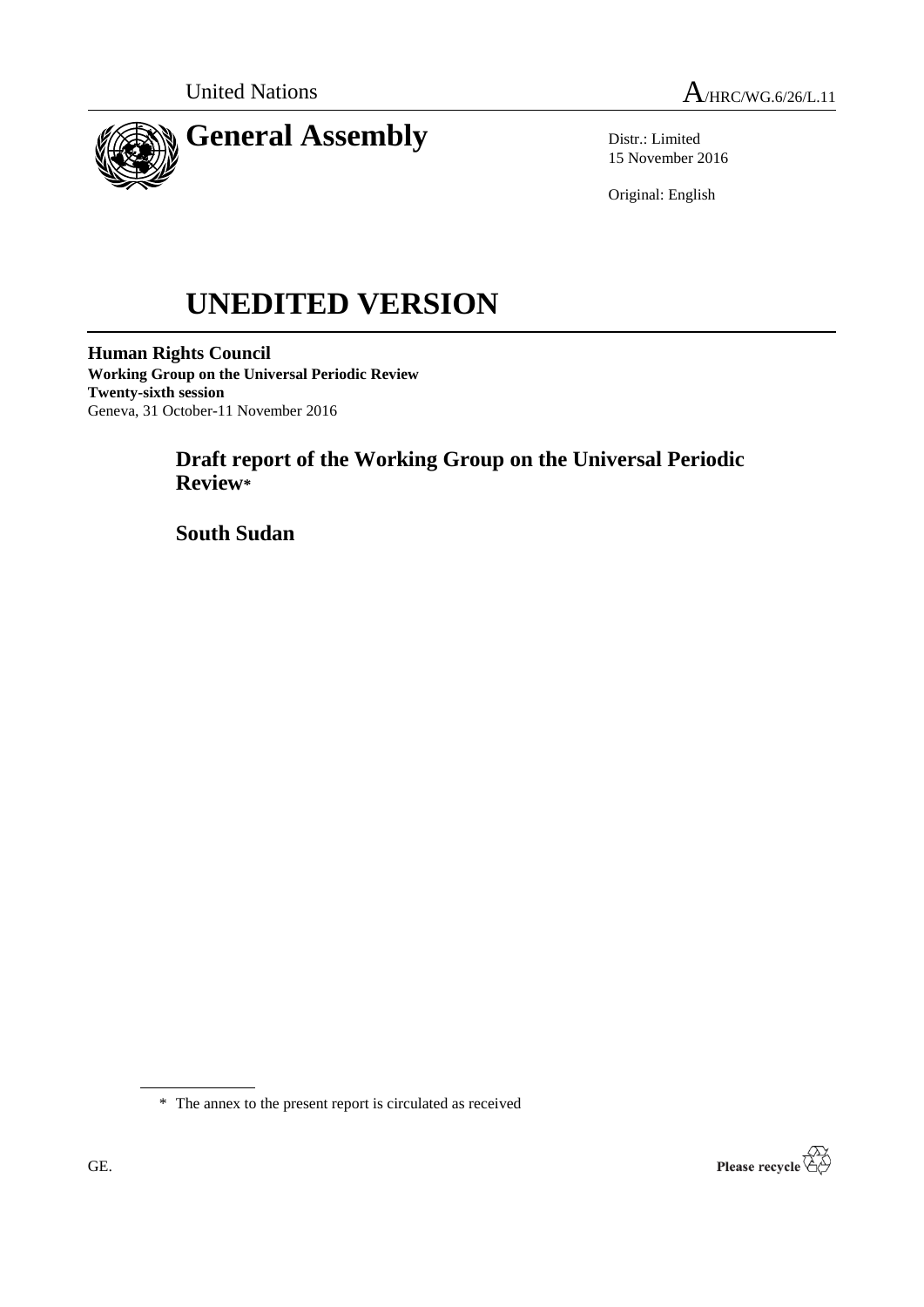## Contents

|       |           | Page |
|-------|-----------|------|
|       |           | 3    |
|       |           | 3    |
|       | A.        | 3    |
|       | <b>B.</b> |      |
| H.    |           | 12   |
| Annex |           |      |
|       |           |      |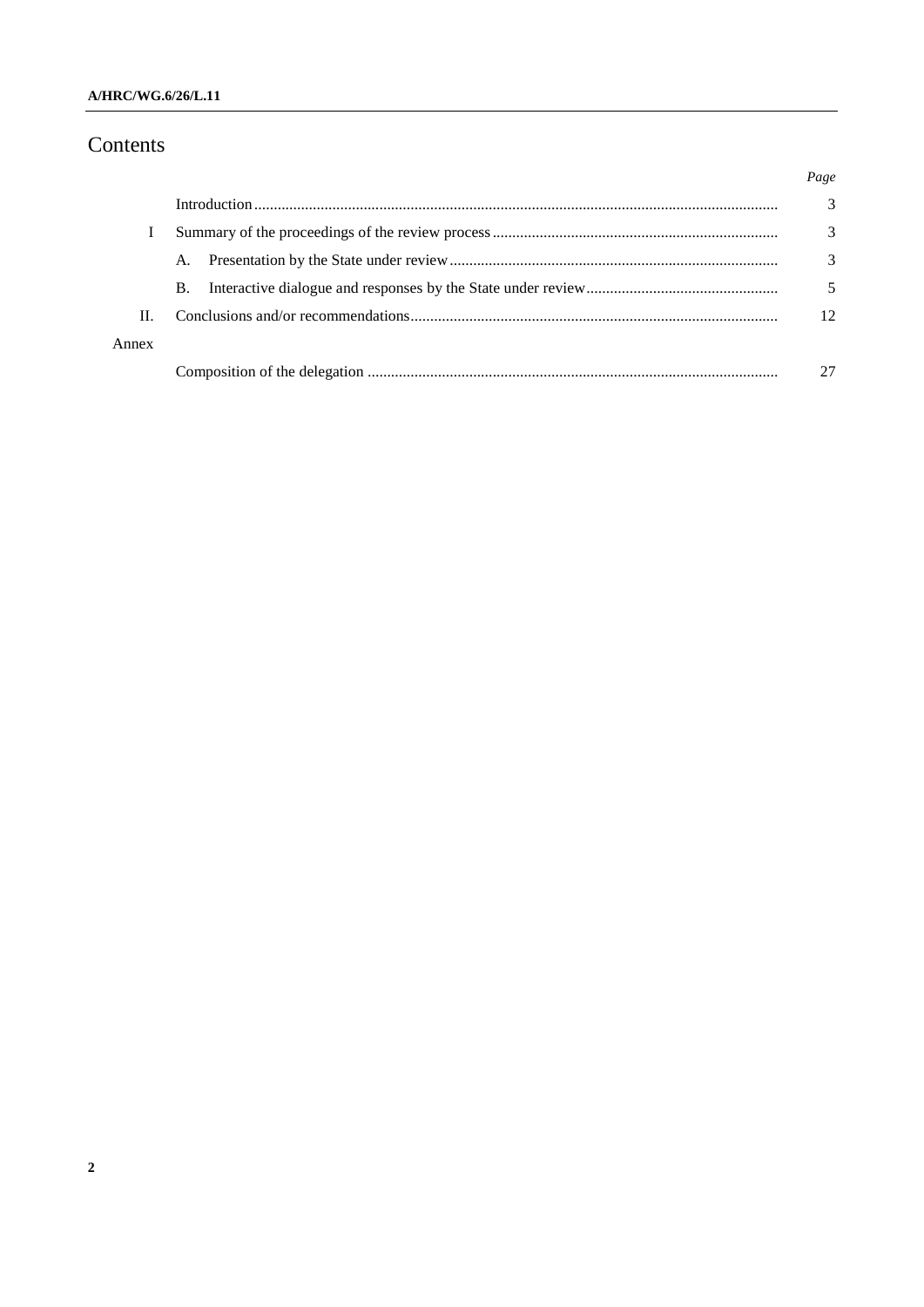## **Introduction**

1. The Working Group on the Universal Periodic Review, established in accordance with Human Rights Council resolution  $5/1$ , held its twenty-sixth session from  $31<sup>st</sup>$  October to 11 November 2016. The review of South Sudan was held at the 12th meeting on 7 November 2016. The delegation of South Sudan was headed by Hon. Paulino Wanawilla Unango, the Minister of Justice and Constitutional Affairs. At its 14th meeting held on 9 November 2016, the Working Group adopted the report on South Sudan.

2. On 12 January 2016, the Human Rights Council selected the following group of rapporteurs (troika) to facilitate the review of South Sudan: Indonesia, Namibia and the Russian Federation.

3. In accordance with paragraph 15 of the annex to Human Rights Council resolution 5/1 and paragraph 5 of the annex to Council resolution 16/21, the following documents were issued for the review of South Sudan:

(a) A national report submitted/written presentation made in accordance with paragraph 15 (a) (A/HRC/WG.6/26/SSD/1);

(b) A compilation prepared by the Office of the United Nations High Commissioner for Human Rights (OHCHR) in accordance with paragraph 15 (b) (A/HRC/WG.6/26/SSD/2);

(c) A summary prepared by OHCHR in accordance with paragraph 15 (c) (A/HRC/WG.6/26/SSD/3).

4. A list of questions prepared in advance by Belgium, Czechia, Germany, Norway, Mexico, the Netherlands, Slovenia, Spain, Sweden, Switzerland, the United Kingdom of Great Britain and Northern Ireland, and the United States of America was transmitted to South Sudan through the troika. These questions are available on the extranet of the UPR.

## **I. Summary of the proceedings of the review process**

#### **A. Presentation by the State under review**

5. The Minister of Justice and Constitutional Affairs of South Sudan recalled that his country had previously been reviewed within the context of one Sudan, specific recommendations being made for implementation by the Government of what was then Southern Sudan. As recommended in the first UPR cycle, South Sudan had promulgated its Transitional Constitution in 2011, providing for national, state and local tiers of government, the national legislature, the executive and an independent judiciary. The Constitution also contained provisions for a Bill of Rights.

6. Since gaining independence, the Republic of South Sudan had enacted 133 laws and introduced into its domestic law 11 regional and international instruments. It had acceded to various regional and international conventions. The Transitional National Legislative Assembly now had before it for ratification the International Covenant on Civil and Political Rights and its 1st Optional Protocol, and the International Covenant on Economic, Social and Cultural Rights.

7. The Constitution guaranteed the inherent right to life, liberty and security. No one should be subjected to arrest, detention, deprivation or restriction of liberty, torture or cruel, inhuman or degrading treatment or punishment, except in accordance with procedures prescribed by law. Contraventions of all those provisions were offences under the penal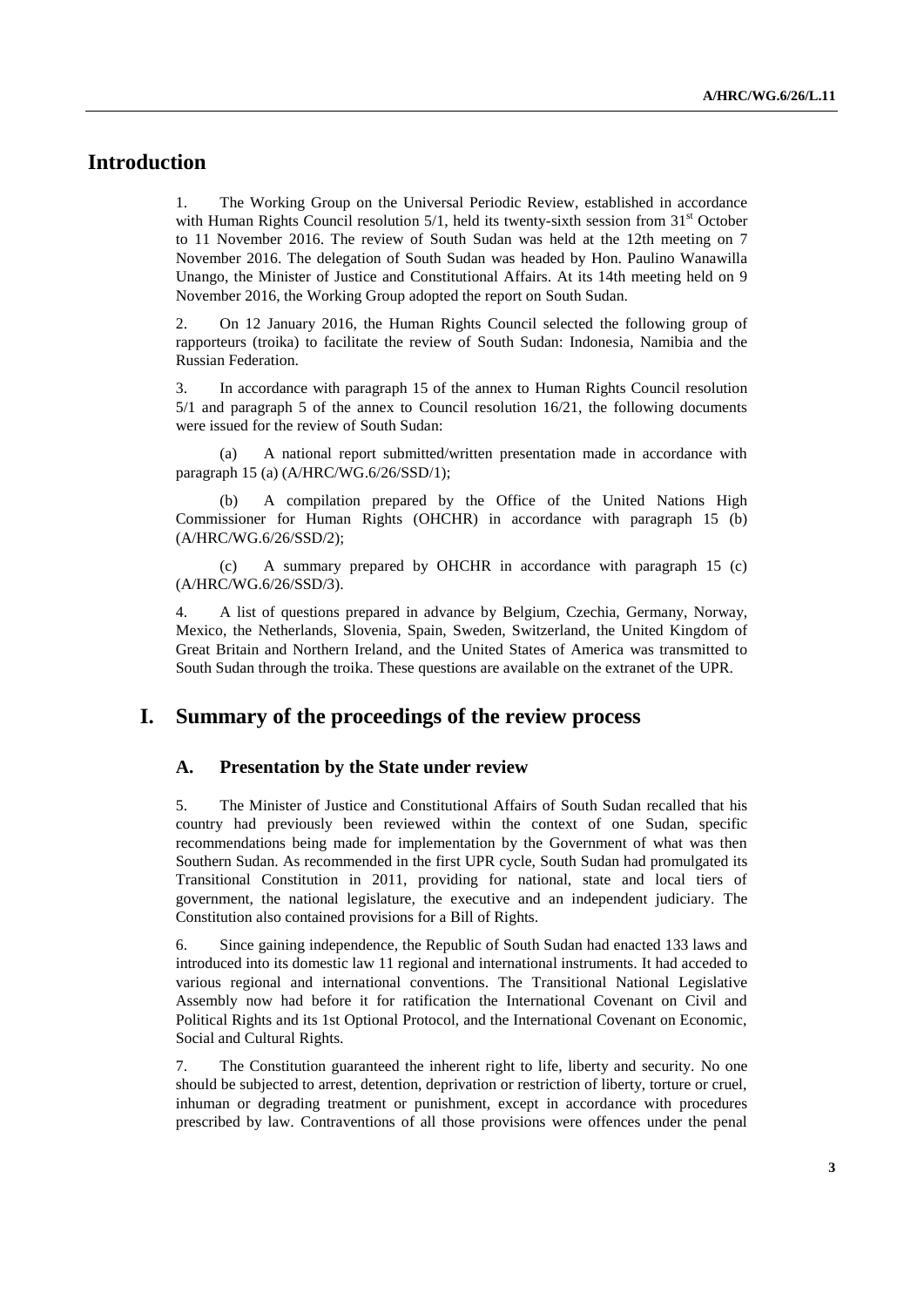law. A Bill to amend the Penal Code would proscribe genocide, war crimes and crimes against humanity.

8. Capital punishment for homicide was permitted only if the victim's next of kin refused the blood money that courts could order as an alternative. The death penalty could be appealed to the court of appeal and thereafter to the Supreme Court.

9. The constitutional right to a fair trial provided that an accused person was innocent until proved guilty, that a person arrested in connection with an offence must be informed at the time of the arrest of the reasons for it, and that he or she must not be held in detention for more than 24 hours before being produced in court. In the case of a serious offence, legal aid must be provided from Government funds for an accused person unable to afford the costs of a defence.

10. Regulatory frameworks were being put in place to improve the performance of the justice sector. However, justice sector personnel and infrastructure in the cities affected by conflict were in dire need of rebuilding. The Government was soliciting financial support for that purpose from its international partners.

11. The recruitment to armed forces of children under 18 was prohibited by the Constitution and the Sudan People's Liberation Army (SPLA) Act. As a result of a Revised Action Plan signed with the United Nations, in 2013 alone, a total of 821 boys and girls had been released from the army, and 540 from militia groups. A Child Protection Unit had been established within the army, with staff trained by the United Nations Mission in South Sudan (UNMISS).

12. To combat impunity within the national army, SPLA members who had committed offences against civilians and property had been tried and convicted. Suspects were now in detention following the events at the Terrain Hotel in July 2016. The Joint Court established to try offences jointly committed by members of the SPLA, the National Security Service, and the police while on duty had convicted 35 persons.

13. With the support of United Nations Police (UNPOL), the Government had developed a Strategic Training Plan for the police force. UNPOL also provided human rights training modules for police cadets.. As a result of the training, special units led by female police officers had been established to deal with issues relating to women and children, such as gender-based violence.

14. In spite of measures to improve prison conditions by providing separate cells for men, women and juveniles, and for pre-trial detainees, the 11 central and 79 county prisons were still overcrowded. Two new prisons had been built and seven renovated, with support from international partners, and all had health-care on site.

15. The Constitution provided the right of access to decent housing, and there was a legal framework for land tenure under the Land Act, recognizing customary law and practices related to land.

16. Before conflict broke out in December 2013, the estimated population of resettled internally displaced persons (IDPs) had been 390,000. In May 2016, the Government had ordered the eviction of persons who had illegally occupied houses or land in the wake of the conflict. It intended to facilitate the relocation of IDPs to places of their choice, and the Government was soliciting from international partners technical and financial assistance for capacity building to facilitate their reception in the cities of Malakal, Bor, Bentiu, Juba and Wau.

17. A Ministry of Gender, Child and Social Welfare had been established to promote and protect the human rights of women and children and persons with special needs. There was a Gender Policy framework to implement the principle of gender mainstreaming. A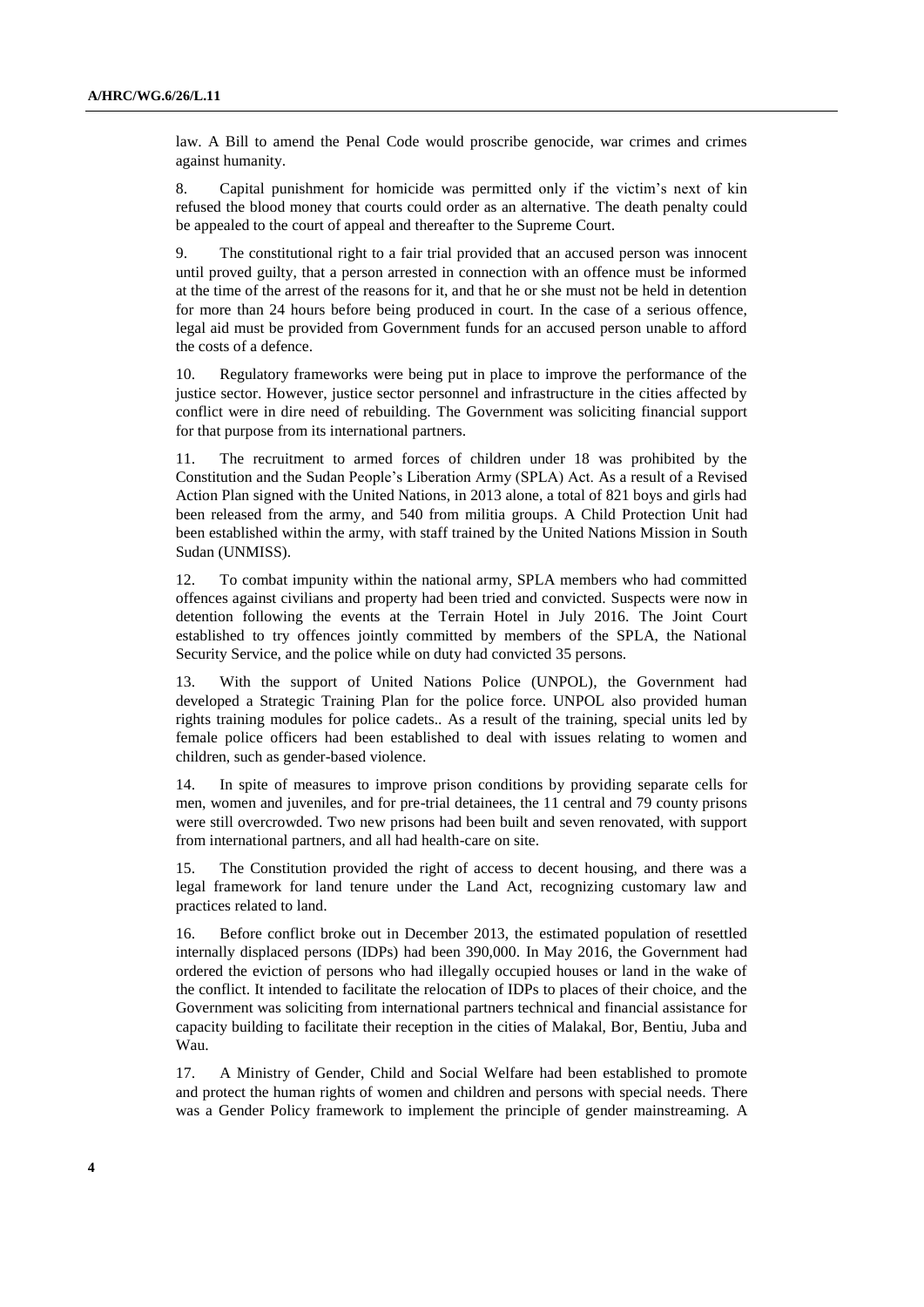National Action Plan had been adopted to implement United Nations Security Council resolution 1325. Continuous efforts were being made to eradicate harmful customs and traditions. Sexual exploitation and abuse, early and forced marriages of girls under 18, and domestic violence continued to challenge efforts to eliminate discrimination, especially in rural areas. The special protection units at a number of police stations enabled women, girls and children to report cases of gender-based violence, and women-friendly facilities had been set up to encourage women and girls to discuss their welfare and to train them in social skills. Cases of sexual violence were under investigation or already before the courts.

18. Formal education was free and compulsory throughout the country, and an alternative educational system provided for specific categories of learners, including children demobilized from the army and militia groups.

19. The Constitution guaranteed freedom of expression and access to information, and the right to form or join political parties, associations and trade unions. The Government had enacted the Broadcasting Corporation Act, the Access to Information Act, and the Media Authority Act in 2013. These three media laws, as well as an independent media board and information commissions, protected those rights. A number of institutions had been set up to promote transparency and the right of access to information, including the Elections Commission and the Peace and Reconciliation Commission. Cases in which individuals, including journalists, had lost their lives as a consequence of criminal acts were under investigation.

20. Sustainable peace and nation-building would not be achievable without commitment to implement the Agreement for the Resolution of the Conflict in the Republic of South Sudan (ARCSS). The parties to ARCSS had decided to treat it as part of the Constitution, and had established the Transitional Government of National Unity and the Transitional National Legislative Assembly in accordance with the Agreement. In the event of contradiction, ARCSS superseded the provisions of the Constitution. Following the crisis of July 2016, the parties to ARCSS had re-committed themselves to its implementation. Cantonments had been agreed upon for the forces of the Sudan People's Liberation Army in Opposition (SPLA-IO), and the ceasefire between the SPLA and the SPLA-IO was being maintained in most parts of South Sudan.

21. The process of establishing the commission for Truth, Reconciliation and Healing in accordance with ARCSS would be launched very shortly. The African Union Commission had the mandate to initiate the establishment of the Hybrid Court for South Sudan, after which the Transitional Government of National Unity would enact legislation to bring it into being.

#### **B. Interactive dialogue and responses by the State under review**

22. During the interactive dialogue, 85 delegations made statements. Recommendations made during the dialogue are to be found in section II of the present report.

23. Slovenia expressed horror at the reports of continued violations of human rights and of international humanitarian law. Those acts might amount to war crimes and crimes against humanity.

24. South Africa commended on the ratification of various core international human rights instruments and noted the efforts of South Sudan to ensure the consolidation of peace.

25. Spain congratulated South Sudan on its ratification of the Convention on the Rights of the Child.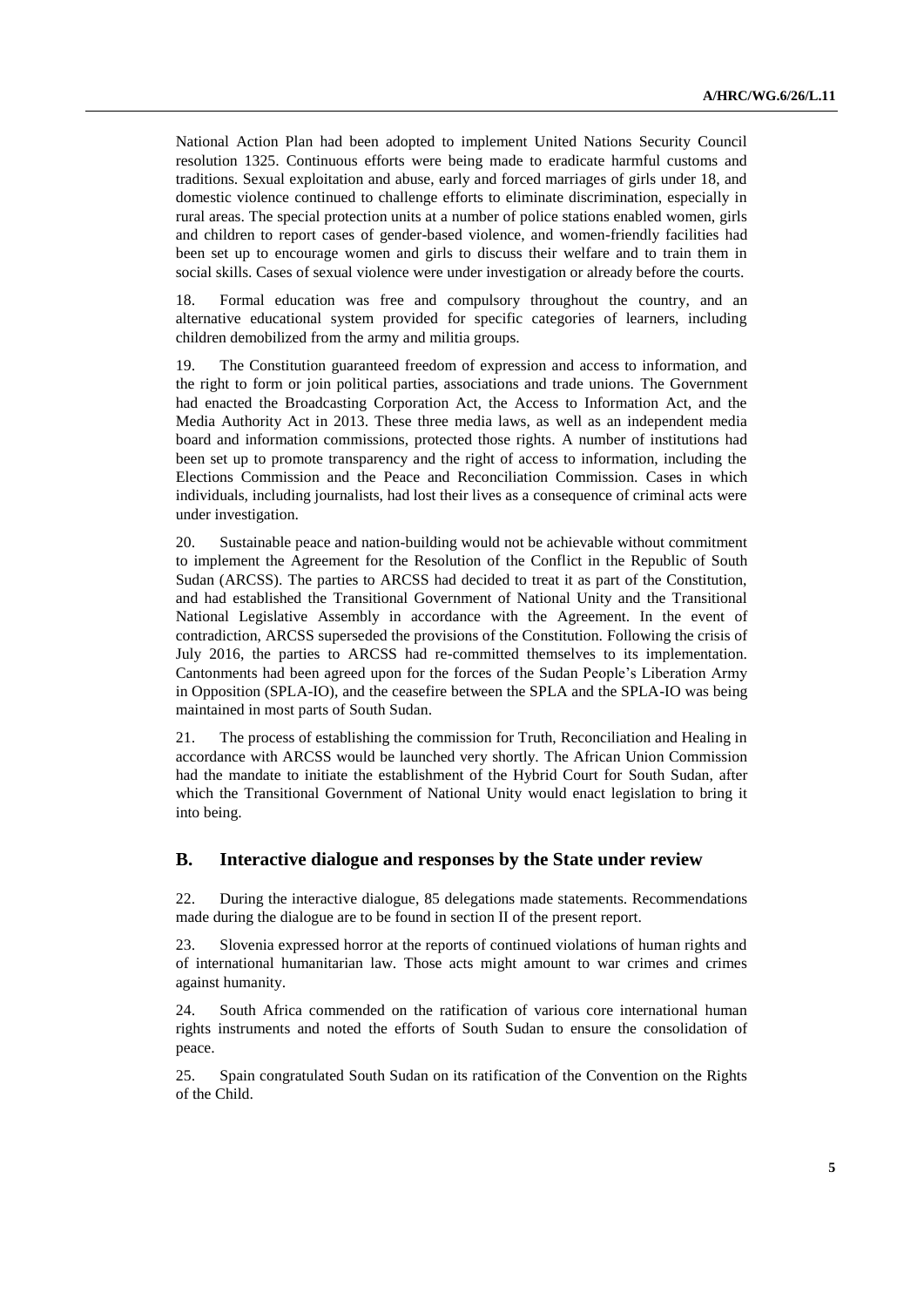26. The Sudan commended the commitment of South Sudan to the UPR process and stated that it deserved technical assistance and capacity-building from the international community.

27. Swaziland was concerned that the civil strife continued to undermine security and human rights. It applauded the establishment of the Ministry of Gender, Child and Social Welfare, and emphasised the importance of girls' education.

28. Sweden noted the adoption of restrictive legislation governing civil society organisations and the use of sexual and gender-based violence as a weapon of war.

29. Switzerland noted the resumption of violence and was concerned at the climate of impunity and the restrictions on civil society and the media.

30. Timor-Leste appreciated the ratification of various international conventions and welcomed the commitment of South Sudan to cooperating with the Human Rights Council.

31. Togo welcomed the adoption of a law creating a Human Rights Commission, the constitutional provisions to safeguard freedom of expression and association, among others.

32. Uganda commended South Sudan on its commitment to implement the recommendations of the first UPR cycle in 2011.

33. Ukraine encouraged South Sudan to ratify the remaining human rights instruments. It was concerned about violence and armed conflict.

34. The United Arab Emirates praised the institutional and legislative work carried out in all sectors to establish a modern country capable of overcoming the hardships in restoring peace, order and stability.

35. The United Kingdom of Great Britain and Northern Ireland called for accountability for sexual violence committed since the outbreak of the fighting in 2013.

36. The United Republic of Tanzania called for intensified efforts to attain peace and to end the hostilities, and effective implementation of the 2005 Comprehensive Peace Agreement.

37. The United States of America noted serious human rights violations committed since the fighting began in 2013 and continuing obstruction to the delivery of humanitarian assistance.

38. Uruguay requested the cessation of violence against the civilian population and urged cooperation with the Commission set up by the Human Rights Council.

39. Venezuela (Bolivarian Republic of) acknowledged the frank nature in which South Sudan set out its human rights challenges. It encouraged South Sudan to continue to improve living conditions.

40. Albania noted slow progress in the implementation of recommendations from the 2011 UPR. It urged further strengthening of national efforts and human rights mechanisms.

41. Algeria welcomed the Transitional Constitution and the protection of children from recruitment to the armed forces through the Child Act.

42. Angola noted major constrains such as food insecurity. It urged all parties to the conflict to embark on an inclusive and peaceful dialogue to achieve stability and development.

43. Argentina expressed concern at the prevailing situation and human rights violations. It requested respect for the rights and freedoms of the entire population.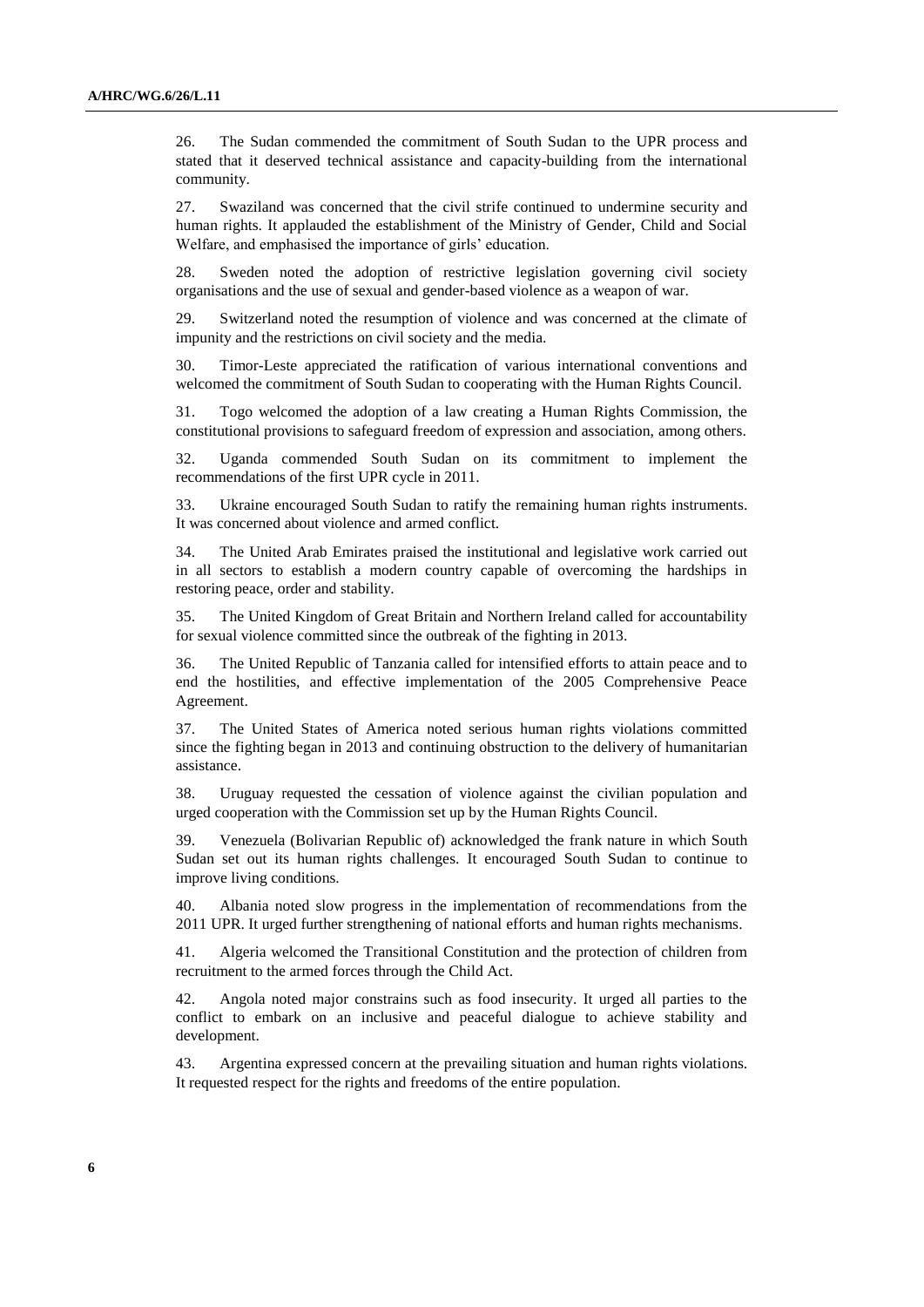44. Armenia encouraged the ratification of all major international human rights instruments, access to education for women, and fight against early and forced marriage.

45. Australia urged South Sudan to fulfil its obligations under ratified conventions and to bring to justice perpetrators of ongoing human rights abuses.

46. Austria noted that the implementation of ARCSS had stalled and that the Government and the political leaders had failed to fulfil their responsibilities toward their people.

47. Bahrain commended the implementation of previous UPR recommendations but indicated that human rights of displaced persons must be protected.

48. Bangladesh noted poverty, food insecurity and the persistent disputes and conflicts which had caused a disruption to the overall nation-building progress. It supported the call by South Sudan for international support.

49. Belgium welcomed the ratification of various core human rights treaties and the acceptance of the complaint mechanisms under those treaties. It invited South Sudan to continue on this path.

50. Botswana stated that conscription of child soldiers, arbitrary detention, curtailment of freedoms of peaceful assembly and association, amongst others, were worrisome.

51. Brazil expressed concern about impunity for serious crimes and reiterated the need to create means to establish the court and the commission in accordance with ARCSS.

52. Burundi encouraged continued efforts to restore peace and security. It welcomed the ratification of international instruments, and measures to prevent recruitment of children in the army, amongst others.

53. Canada called for a rapid and robust implementation of all provisions in ARCSS.

54. The Central African Republic noted with satisfaction that South Sudan had taken up many of the recommendations received during the first UPR cycle.

55. Chile noted with concern the adverse effects of the conflicts on the population and urged South Sudan to adopt all necessary measures to achieve a peaceful and safe society.

56. China welcomed the ratification of various core international human rights instruments and the efforts made by South Sudan to protect the right to food and housing.

57. Colombia underscored South Sudan's commitment to move forward in the implementation of the UPR 1st cycle recommendations.

58. The Congo noted challenges faced by South Sudan in the area of peace and development and called on international partners to provide technical assistance.

59. Costa Rica was concerned about the indiscriminate use of violence, especially sexual violence, the high rates of illiteracy and the imposition of the death penalty.

60. Croatia urged demilitarization of the country and depoliticization of human rights, especially in terms of death penalty, arbitrary arrest and unlawful detentions.

61. Cuba acknowledged major challenges faced by South Sudan in promoting and protecting human rights and urged the international community to enhance its support.

62. Cyprus welcomed South Sudan's recent ratification of various international human rights instruments.

63. Czechia appreciated the information presented by South Sudan and made recommendations.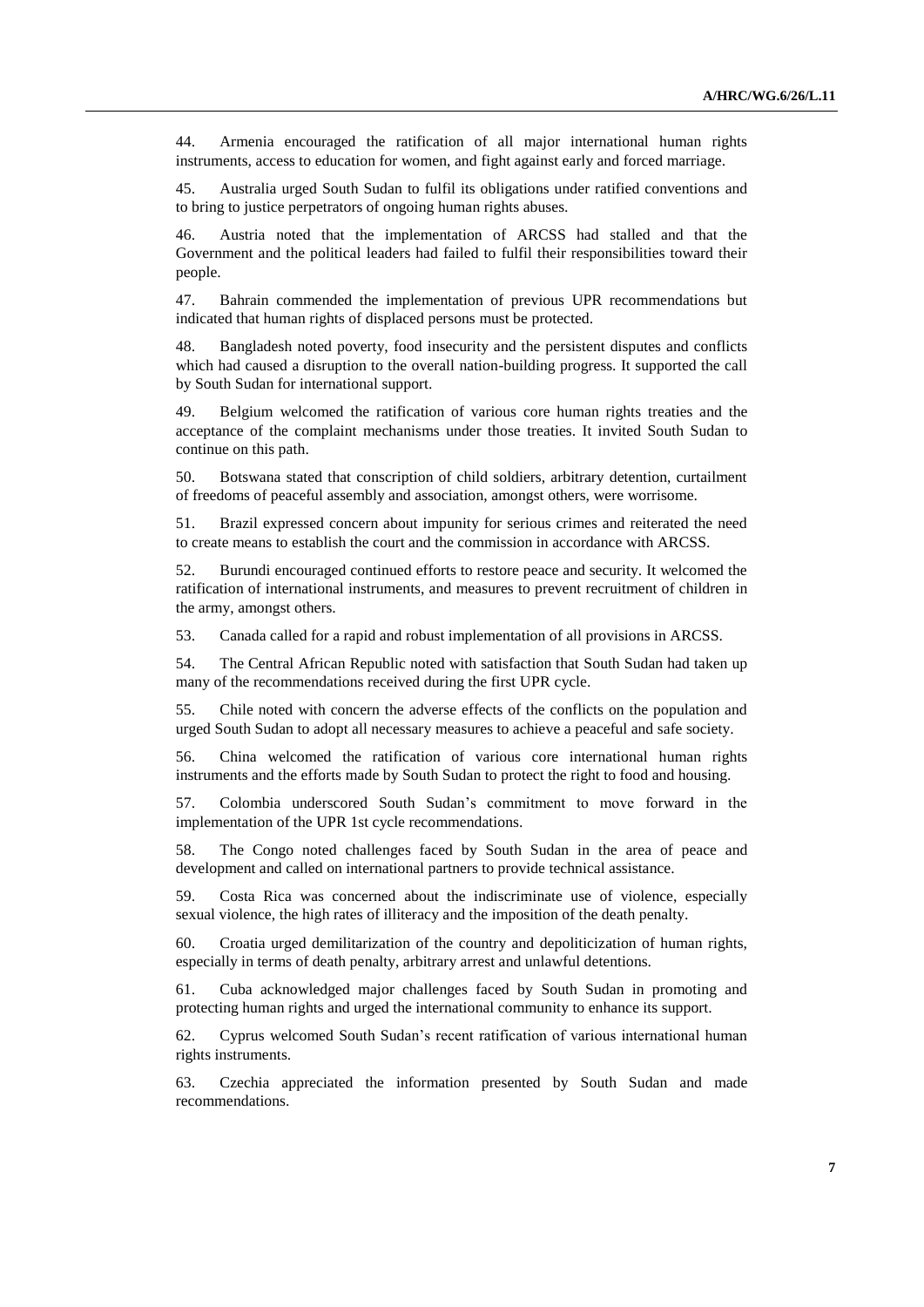64. Denmark was concerned by the lack of protection of women's rights, including sexual and gender-based violence, and about the continued recruitment of child soldiers.

65. Djibouti encouraged South Sudan to put efforts towards promoting and strengthening human rights.

66. Egypt welcomed South Sudan's compliance with its international commitments and its efforts to secure the rights to housing, food and education.

67. The Minister of Justice and Constitutional Affairs thanked the delegations for their positive concern to assist his Government in improving human rights protection. He informed that the Council of Ministers had adopted a resolution requesting the United Nations to assist in human rights training for members of the armed forces, whose tribal and customary ways of thinking posed an obstacle to their understanding of human rights. Ideally, all reported violations would be investigated by the new hybrid court, whose impartiality was assured through the appointment of its members from African countries other than the South Sudanese.

68. To combat impunity successfully, training must be provided for prosecutors, investigators and even judges. There was a shortage of both manpower and facilities for that purpose. Neither the courts nor the judges were sufficiently numerous to cover a vast country in which 85 per cent of the population lived in rural areas lacking infrastructure in clean water, housing and health-care. Assistance was needed from the international community to combat poverty and reduce insecurity.

69. The quota of a 25 per cent membership of women in public institutions was strictly observed, unless candidates with a sufficient level of education were lacking. Women needed encouragement to exercise their right to education. It was particularly difficult to combat child marriage and school dropout in areas such as the Upper Nile, where most schools had been destroyed and had to be rebuilt.

70. Concerning relief assistance to the civilian population, the President had formed a committee who sat together with UNMISS. They made assessment of accessibility to deliver humanitarian relief to the citizens and laid down some rules to cooperate together so that the delivery could be made to all areas of South Sudan, irrespective of who was in control of the area.

71. The Government was already introducing into domestic law offences proscribed by the International Criminal Court (ICC), and the new hybrid court could try perpetrators even though South Sudan had not yet adhered to the Statute of the ICC.

72. Non-governmental organizations had been taking part in the process of drafting legislation. Through the Non-Governmental Organizations Act, the Government endeavoured to persuade them to work in all areas of the country, so that their services were fairly distributed.

73. Although there were 200,000 people on UNMISS Protection of Civilian (PoC) sites, there were also about one and a half million internally displaced persons not on PoC sites. They too were in continuing need of services.

74. The abolition of the death penalty seemed to be some way off, because of tribal custom and customary law, and progress towards that goal had to be gradual for that reason.

75. Freedom of expression was a matter of concern not only to journalists but also to others, especially writers contributing to newspapers, and political parties. Killings sometimes took place in areas of insecurity. The government presence was limited in those places, and therefore, it was taking some time to investigate these incidents. ARCSS would undoubtedly be beneficial in persuading people with knowledge of crimes to report them without fear of reprisal. There was no statute of limitation for homicide.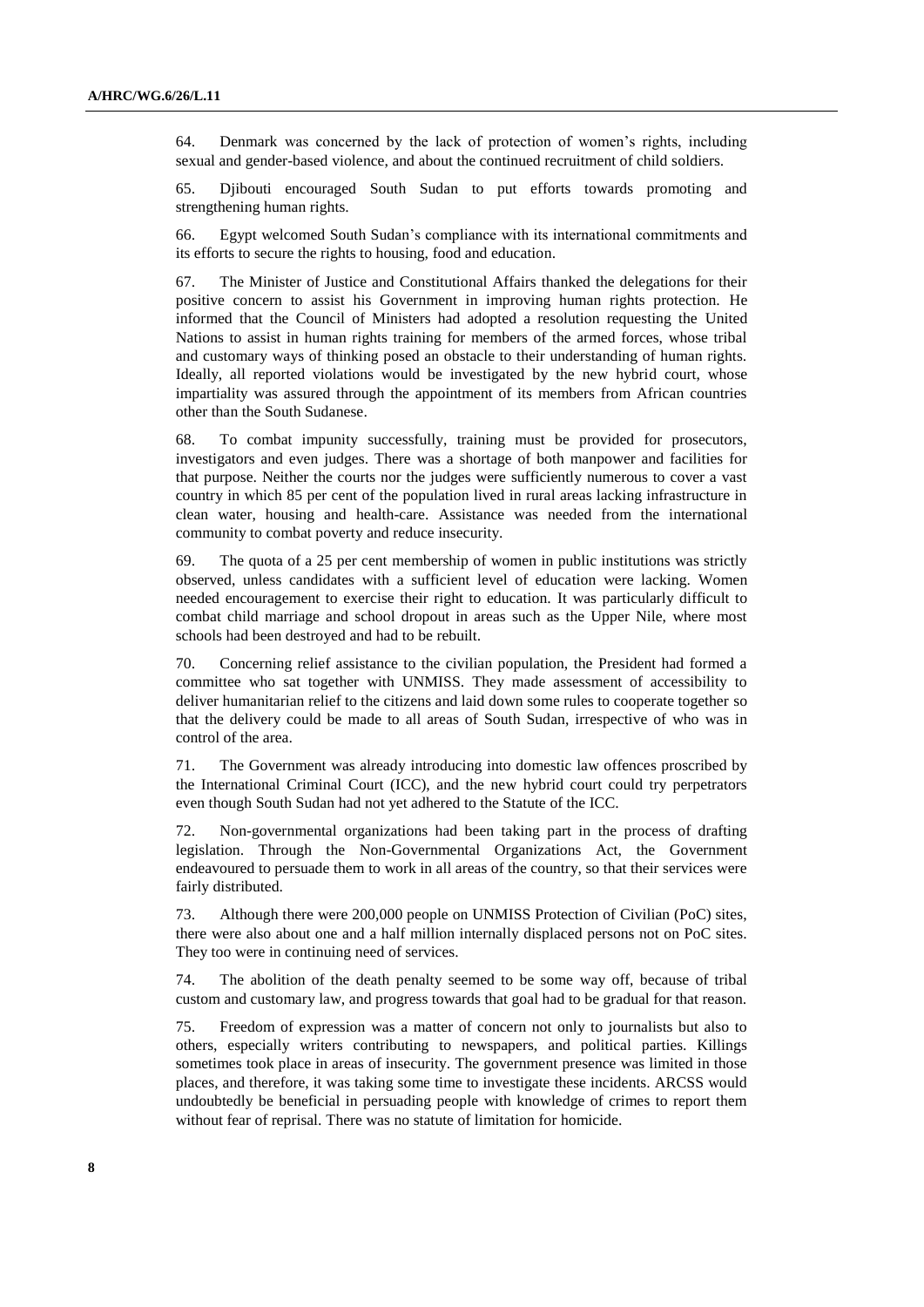76. The Government had already agreed to the deployment of the regional protection force. The Commission for Truth, Reconciliation and Healing was supposed to be formed after consultations. A committee had been set up to organize these consultations.

It was always a problem to amend customary law, because of the diversity of its impacts on peoples' lives. The impact was especially negative for women, who had no right to land or property of their own. An improved family law could not be imposed on communities, which would simply reject it and go their own way. The country therefore needed help to improve its laws and bring them into conformity with human rights. Women were now serving in the armed forces, but the Government would be held responsible for failing to protect them if they became victims in the course of armed combat. Gender-based violence was now being tackled through a special police unit headed by women.

78. Ethiopia took note of the challenges faced by South Sudan in the fields of human rights, peace and security, poverty, and lack of financial resources.

79. Norway remained concerned about the targeting of civilians, sexual violence and oppression of civil society, human rights defenders and the media.

80. France was deeply concerned about the seriousness of human rights violations committed since 2013, which possibly constituted war crimes and crimes against humanity.

81. Georgia hoped that the Transitional Government of National Unity would pave the way to ending the crisis in accordance with the 2015 Peace Agreement.

82. Germany expressed alarm at the continuing climate of violence and impunity and the lack of full implementation of ARCSS.

83. Ghana urged South Sudan to conduct independent investigations into human rights and humanitarian law abuses, hold perpetrators to account, and expedite the formation of the Transitional Government.

84. Guatemala called on the parties to cease hostilities and implement the 2015 Peace Agreement and for an immediate cessation of violations of human rights and international humanitarian law.

85. The Holy See noted the ratification of the Convention on the Rights of the Child, enactment of the National Security Service Act and the development of the National Housing Policy.

86. Iceland expressed serious concern at the resumption of violence, including the inability of UN peacekeepers to ensure the safety and security of civilians.

87. India encouraged continuous training for the army on human rights standards to promote understanding among various ethnic groups.

88. Indonesia noted that this was the first review of South Sudan as an independent state and that some immediate challenges included security and stability.

89. Ireland expressed concern at persistent violations of human rights and international humanitarian law and at the law restricting the operations of civil society and NGOs.

90. Italy welcomed the efforts of South Sudan to face the post-independence issues peacefully and to promote and protect human rights in the institutional and normative framework.

91. Japan expressed deep concern at reported looting and violence, including the harassment, rape, and killings of civilians and humanitarian aid workers by government security forces.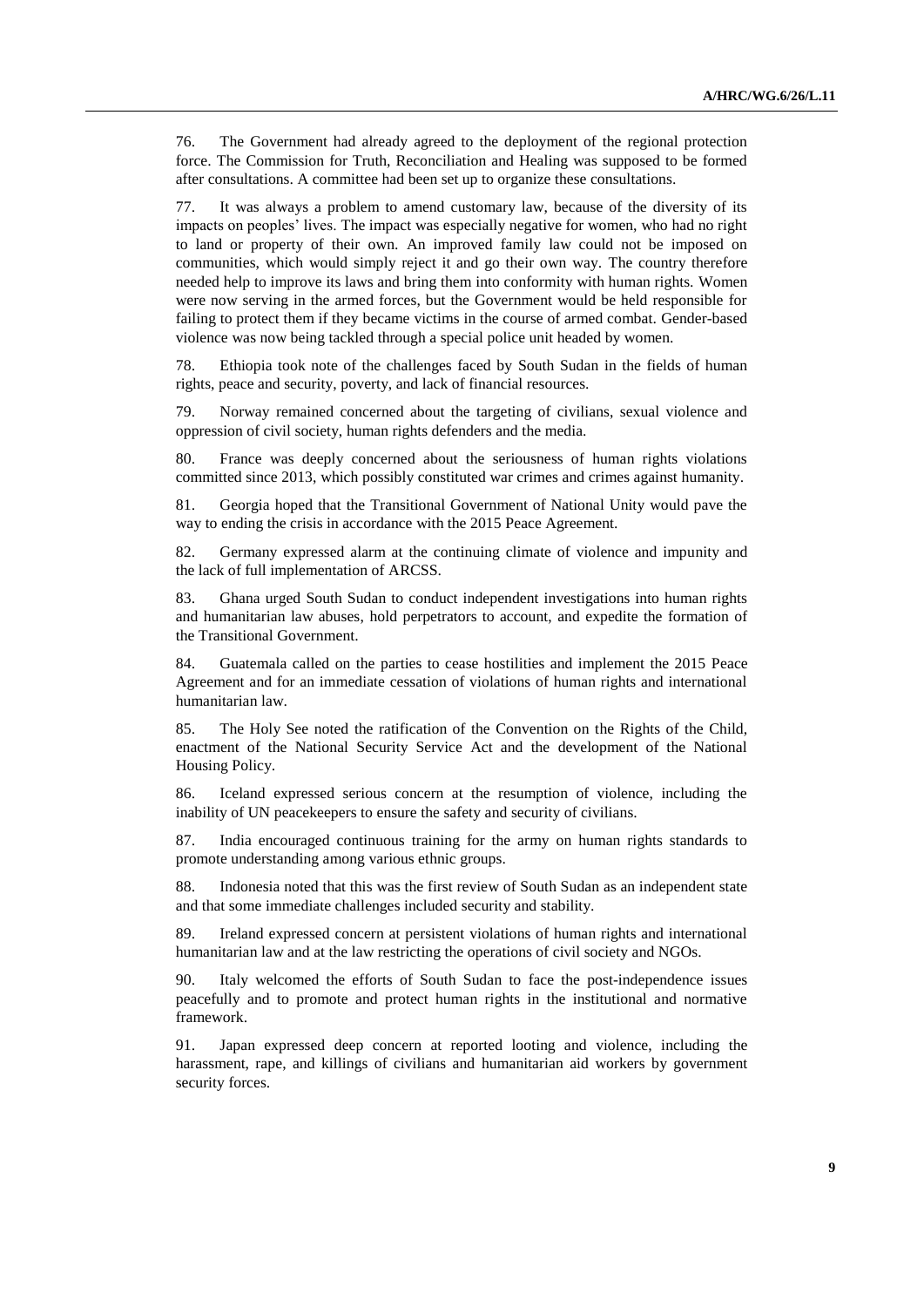92. Kenya underlined that it was the responsibility of the Government of South Sudan and the Transitional Government of National Unity to implement the 2015 Peace Agreement.

93. Latvia remained deeply concerned at the reported targeting of civilians and humanitarian workers and called for unhindered access of humanitarian aid organizations.

94. Luxembourg expressed concern that massive violations of human rights and humanitarian law continued to be committed by all parties against the civilian population.

95. Madagascar noted the willingness of the Government to strengthen the institutional and judicial framework and called on the international community to provide human rights support.

96. The Maldives called upon all parties to the conflict to undertake their international legal obligations and encouraged South Sudan to investigate human rights violations and bring perpetrators to justice.

97. Mexico welcomed the ratification of the Convention on the Rights of Persons with Disabilities but noted that the political and humanitarian situation continued to be challenging.

98. Montenegro welcomed the release of boys and girls under 18 from the army, and the special protection units at police stations for reporting gender-based violence.

99. Mozambique commended South Sudan on implementing recommendations from the previous UPR cycle and supported its call for capacity-building and technical assistance.

100. Namibia expressed concern at the re-emerging conflict and the associated human rights violations, and called on the international community to support its Government.

101. Nepal supported the call of South Sudan for technical and financial support for the protection and promotion of human rights.

102. The Netherlands was concerned at the use of conflict-related sexual violence by both sides since the resumption of fighting in Juba on 8 July 2016.

103. New Zealand condemned the gross violations of human rights and international humanitarian law during the conflict.

104. Niger welcomed the promulgation of the Transitional Constitution and the efforts to strengthen the legislative framework by incorporating regional and international conventions.

105. Nigeria noted the socio-political and constitutional progress made towards the promotion and protection of human rights and the efforts in strengthening the legal and security institutions.

106. Finland regretted the outbreaks of violence and the growing tensions between the opposing forces and ethnic groups and urged all actors to work towards inclusive peace.

107. Pakistan welcomed the efforts made in preserving peace, the promulgation of the Transitional Constitution and in promoting and protecting the human rights of vulnerable groups.

108. Panama welcomed the continuing cooperation of South Sudan with the UPR and hoped for its successful implementation of the recommendations.

109. Paraguay expressed concern at the discrimination suffered by women, including in access to education and health services, and the high rates of infant and maternal mortality.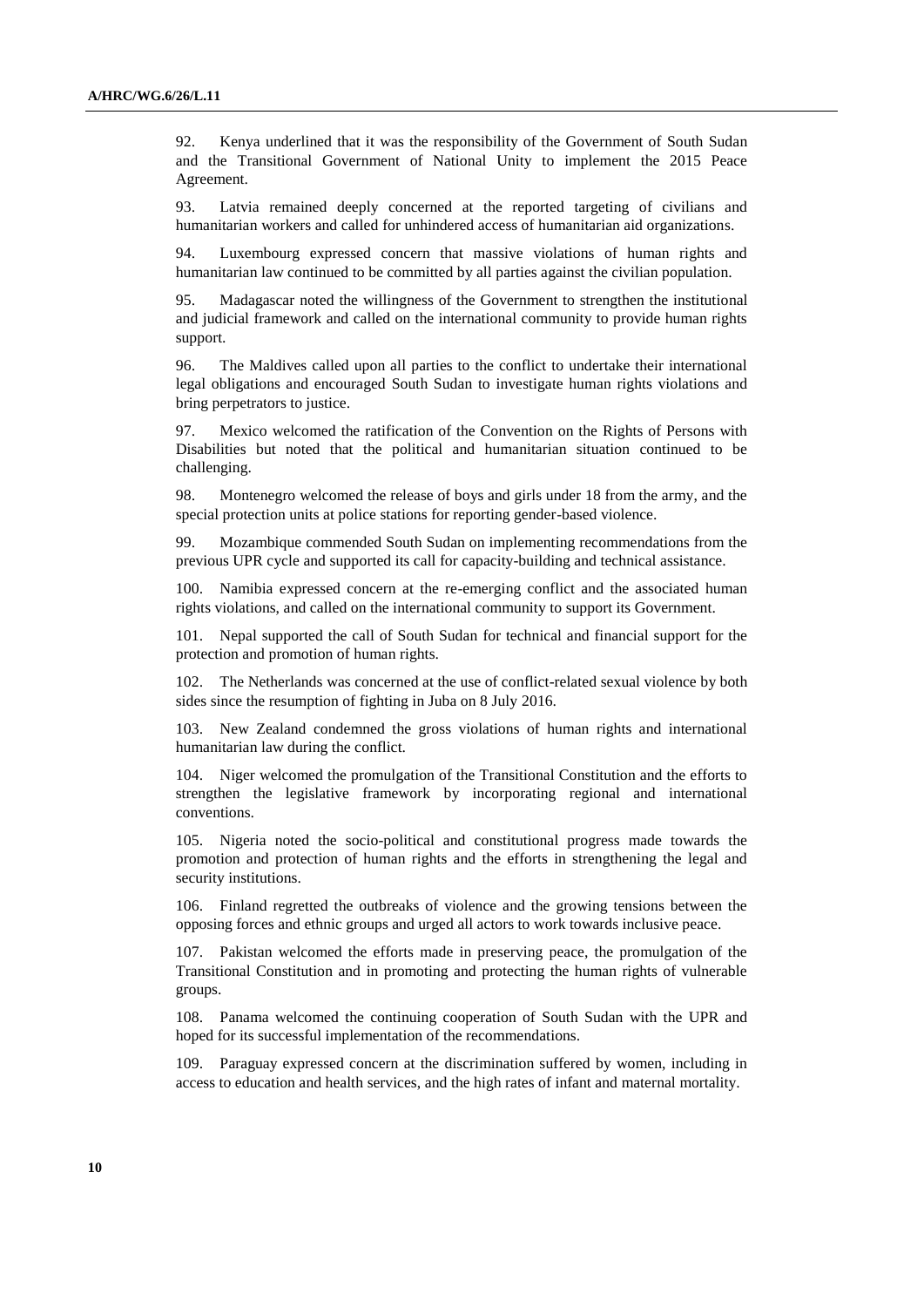110. The Philippines welcomed the ratification of various core human rights conventions and appreciated the actions addressing gender inequality.

111. Portugal was appalled by reports of gross violations and abuses of international human rights and humanitarian law.

112. The Republic of Korea was concerned about the ethnic incitements by political leaders and urged all parties to the conflict to stop such hateful rhetoric.

113. Rwanda urged South Sudan to fully implement the 2015 Peace Agreement, undertake comprehensive security sector reforms, and combat sexual and gender-based violence.

114. Saudi Arabia welcomed the efforts by South Sudan to promote and protect human rights and to establish peace but was concerned at the reports of ethnic hate crimes.

115. Senegal welcomed the fundamental human rights principles enshrined in the Constitution, and the action taken to establish the Peace and Reconciliation Commission.

116. Serbia encouraged South Sudan to seek technical assistance in taking action against human rights violations and to put an end to the recruitment and use of child soldiers in armed conflicts.

117. Sierra Leone noted the efforts to establish a Transitional Government of National Unity and called on all parties to actively engage in a peaceful resolution of the conflict.

118. Slovakia was deeply concerned by the grave human rights violations, particularly by the indiscriminate and disproportionate targeting of civilians.

119. In his final remarks, the Minister of Justice and Constitutional Affairs thanked the delegations for their advice. He reiterated that the hybrid court had to be set up, since that was a requirement under ARCSS. The first step in that direction must be taken by the African Union Commission, through a Memorandum of Understanding with the Government, to be transmitted to the Transitional National Legislative Assembly for its approval. The process of launching the Commission for Truth, Reconciliation and Healing would start shortly.

120. South Sudan was cooperating fully with the Commission on Human Rights created by the Human Rights Council. They had visited Juba, and the Government was expecting them to visit the country again within November 2016. South Sudan was committed to cooperating with all human rights mechanisms of the United Nations. It looked forward to being at peace with itself, its neighbours and the world.

121. As a large country with limited resources, it needed support and assistance in combating impunity. The Chief of Staff had given standing orders to all the commanders in the armed forces to prevent the recruitment of children.

122. Cases of sexual violence committed by members of the armed forces were tried in the ordinary courts, except those committed during armed combat. The objective of the National Security Service Act was to organize and discipline the members of the security. It had been claimed incorrectly that civilians had been detained by members of the National Security Service. The explanation was that military detention centres might be used when ordinary places of detention were full. Most existing legislation was to be reviewed. The Government was open to proposals for improvement.

123. The Government was also working on the elimination of harmful customary practices. A man accused of beating his wife or children might claim that he was merely disciplining them according to custom. The practice of paying for a bride through a present of cows was still common. Persons under 18 were minors according to the law, but they sometimes had to be protected from their own families' preference to have them working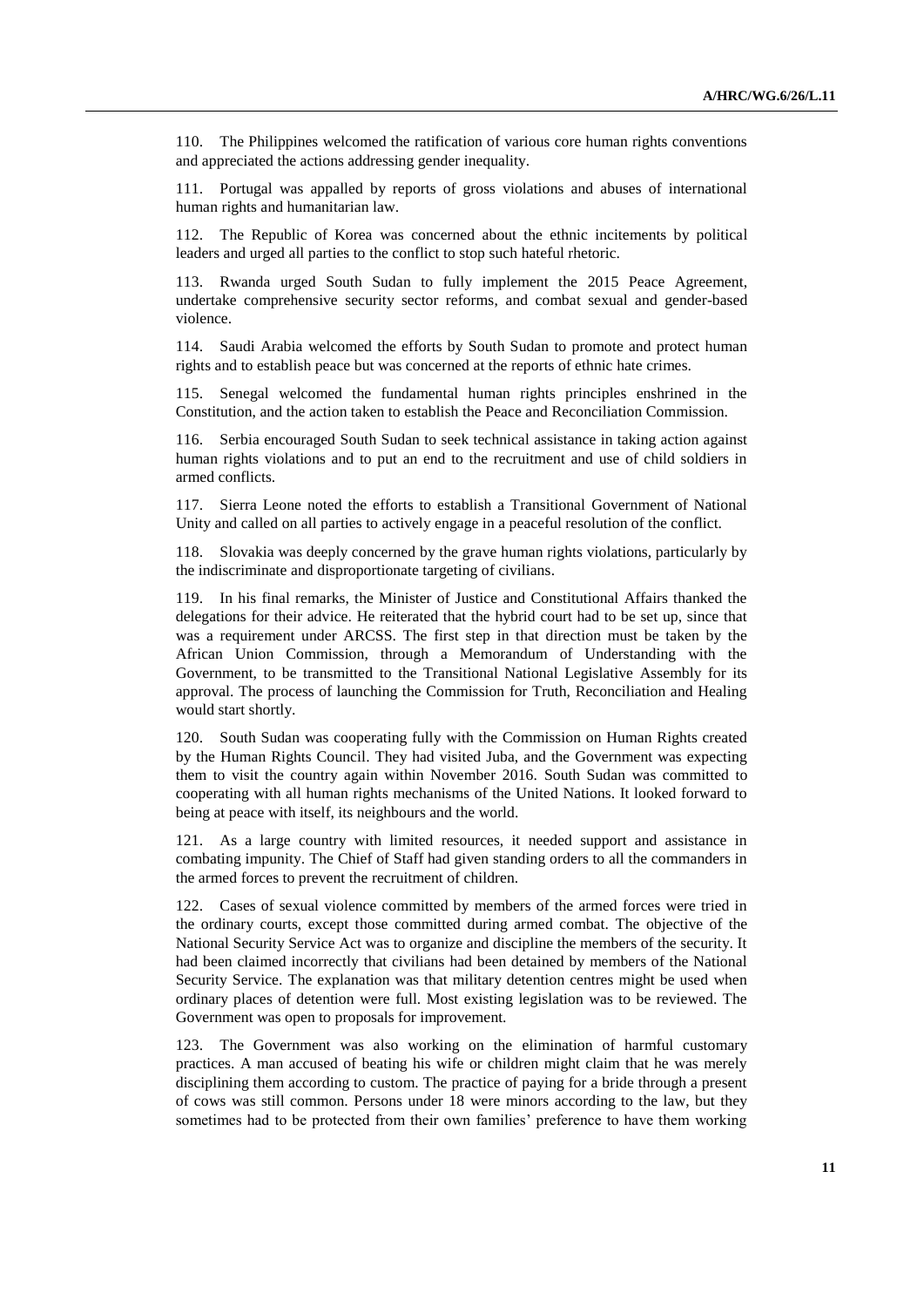and contributing to the family income rather than attending school. Families themselves had to be educated, over time and with assistance, in the rights of the child.

124. Concerning the attack on the Terrain Hotel in July 2016, the criminal investigation was now complete. The establishment of a special court to try perpetrators had been recommended. A number of suspects were in detention.

125. Freedom of expression was curtailed only by the need to prevent hate speech, such as statements provoked by ethnic hatred, and defamation. In every other way, journalists and members of the public could say and write what they chose.

#### **II. Conclusions and/or recommendations**

**126. The recommendations formulated during the interactive dialogue/listed below have been examined by South Sudan and enjoy the support of South Sudan**:

126.1. **Continue to consider becoming party to the remaining core human rights instruments (Ethiopia);**

126.2. **Remove from its law and practice all civil and criminal provisions constituting discrimination against women and girls (Paraguay);**

126.3. **Adopt a comprehensive law addressing all forms of violence against women and girls (Belgium);**

126.4. **Fully implement the signed peace agreement designed to end South Sudan's nearly civil war (Iceland);**

126.5. **Fully implement the Agreement on the Resolution of the Conflict in the Republic of South Sudan, notably its provisions for accountability for violations of international humanitarian and human rights law committed during the conflict (Canada);**

126.6. **Take the necessary measures to implement the provisions of the August 2015 Peace Agreement on justice and reconciliation, which is a prerequisite for the improvement of the situation of human rights in the country (France);** 

126.7. **Continue efforts to strengthen the commitment to the "Agreement on the Resolution of the Conflict in the Republic of South Sudan" by returning to a complete ceasefire as soon as possible (Holy See);**

126.8. **Take action to implement the 2015 peace agreement envisaging a range of transitional justice, accountability and reconciliation institutions, which are essential for long-term peace in South Sudan (New Zealand);**

126.9. **Rapidly implement all provisions of the Agreement on the Resolution of the Conflict in the Republic of South Sudan, including the justice and reconciliation aspects of the agreement (Austria);** 

126.10. **Propose specific initiatives and policies aimed at combatting all manifestations of racial and ethnic intolerance and respect the Agreement on the Resolution of the Conflict in the Republic of South Sudan (Saudi Arabia);**

<sup>\*\*</sup> The conclusions and recommendations have not been edited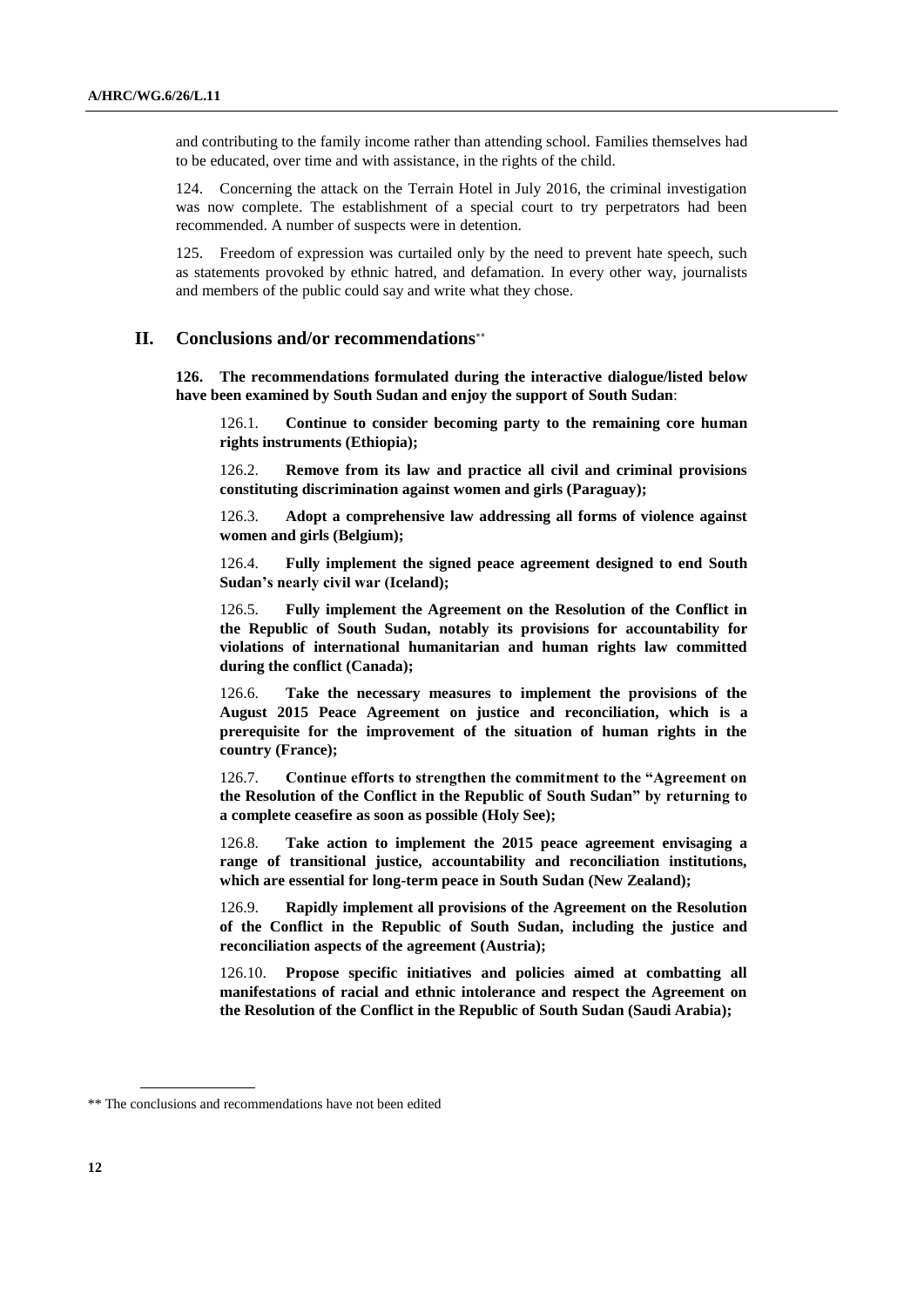126.11. **Develop a comprehensive strategy to strengthen social cohesion and respect for racial, religious, tribal and ethnic diversity to strengthen the national peace plan (Saudi Arabia);** 

126.12. **Undertake fundamental reforms to resolve the dispute in South Sudan (Saudi Arabia);**

126.13. **Continue its efforts towards peace and national reconciliation (Cuba);**

126.14. **Continue efforts to strengthen national reconciliation and fight against insecurity (Senegal);**

126.15. **Take the necessary steps to ensure the consolidation of peace, justice and reconciliation in the country (South Africa);**

126.16. **Implement the 2012 Act on the Peace and Reconciliation Commission in order to appease the climate of national instability and be able to ensure effectively the promotion and protection of human rights (Congo);**

126.17. **Continue to support the Peace and Reconciliation Committee to implement the comprehensive national reconciliation and healing programme (Uganda);**

126.18. **Continue its efforts to promote domestic peace and reconciliation processes in order to foster an enabling environment for human rights development (China);**

126.19. **Further strengthen the commitment to the peace and reconciliation process, also in order to guarantee a more effective protection of human rights and the respect of the rule of law (Italy);**

126.20. **Further focus on the respect of human rights (Djibouti);**

126.21. **Continue to maintain the promotion and protection of human rights as a major priority in national policies and strategies (Togo);**

126.22. **Strengthen the capacity of the Human Rights Commission of South Sudan to facilitate access to justice for victims and witnesses, with due protection for them (Spain);**

126.23. **Continue efforts to build the national human rights institutions and provide the necessary resources to execute their mandate (Egypt);**

126.24. **Give continuity to strengthening of national human rights instruments and mechanisms. (Nepal);**

126.25. **Accelerate the process of the development of government institutions for the promotion and protection of human rights (Togo);**

126.26. **Develop national human rights action plan for better implementation and monitoring (Ethiopia);**

126.27. **Continue efforts for the implementation of human rights agenda and action plan (Pakistan);**

126.28. **Continue to seek the necessary technical assistance and capacity building to effectively implement key national priorities and international human rights obligations (South Africa);**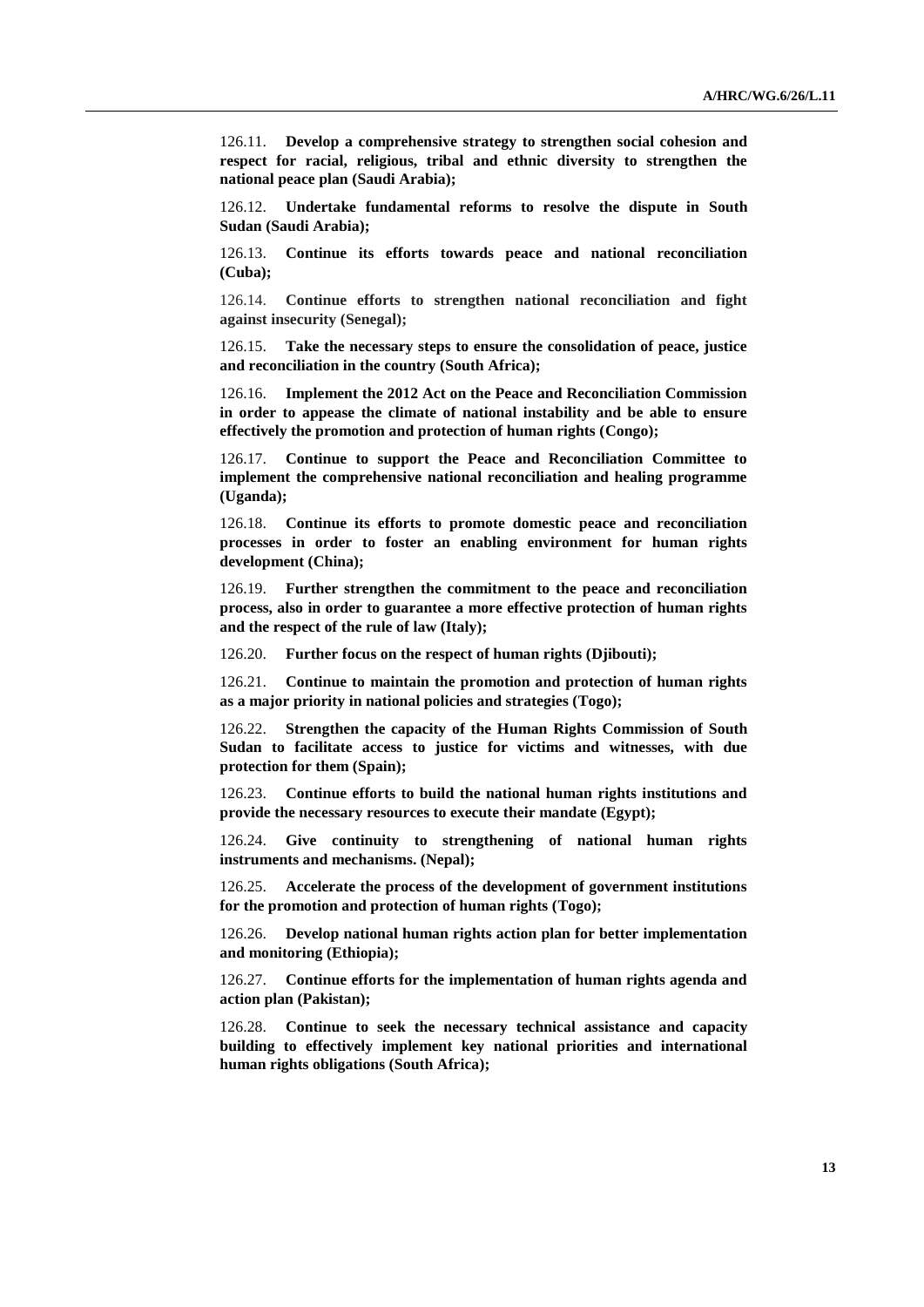126.29. **Continue to engage its regional and international partners with the view of seeking technical and other assistance in the field of human rights (Philippines);**

126.30. **Continue adopting measures aiming at the protection of children (Sudan);**

126.31. **Take necessary measures to implement a national public awareness campaign on child rights (Sudan);**

126.32. **Continue to seek technical assistance from the international community in line with recommendation 12 of the OHCHR Assessment Mission report (Namibia);**

126.33. **Further cooperate with the conventional mechanisms of the United Nations and of the African Union (Central African Republic);**

126.34. **Constructively engage to garner technical and financial support from the United Nations agencies and wider international community for more effective promotion and protection of human rights (Nepal);**

126.35. **Engage with relevant international partners and civil society to develop appropriate mechanisms of prevention and response to deal with violence and violations of human rights (Serbia);**

126.36. **Reinforce its efforts to eradicate harmful customs and practices that are discriminatory against women (India);**

126.37. **Develop a comprehensive strategy to eliminate discrimination against women and girls in the areas of education to prevent the increase of illiteracy rate among females (Saudi Arabia);**

126.38. **Take appropriate measures to put an end to all forms of discrimination against women and girls as well as to widespread sexual violence, and also to the recruitment of children and their use in conflict (Madagascar);** 

126.39. **Put in place a strategic plan aimed at strengthening the promotion and respect of the rights of women and vulnerable persons (Djibouti);**

126.40. **Continue its effort to protect the rights of women, children and vulnerable groups (Indonesia);**

126.41. **Take further steps to improve the humanitarian situation (Japan);**

126.42. **Take all appropriate measures to protect people from all forms of sexual violence (Luxembourg);**

126.43. **Enhance efforts to combat violence against women (Italy);**

126.44. **Strengthen efforts to combat sexual violence against women and children, including the development and strengthening of relevant laws (South Africa);**

126.45. **Undertake all necessary measures to eliminate discrimination and abuses against women and girls (Georgia);** 

126.46. **Stop sexual violence against women and investigate all the reported cases (Republic of Korea);**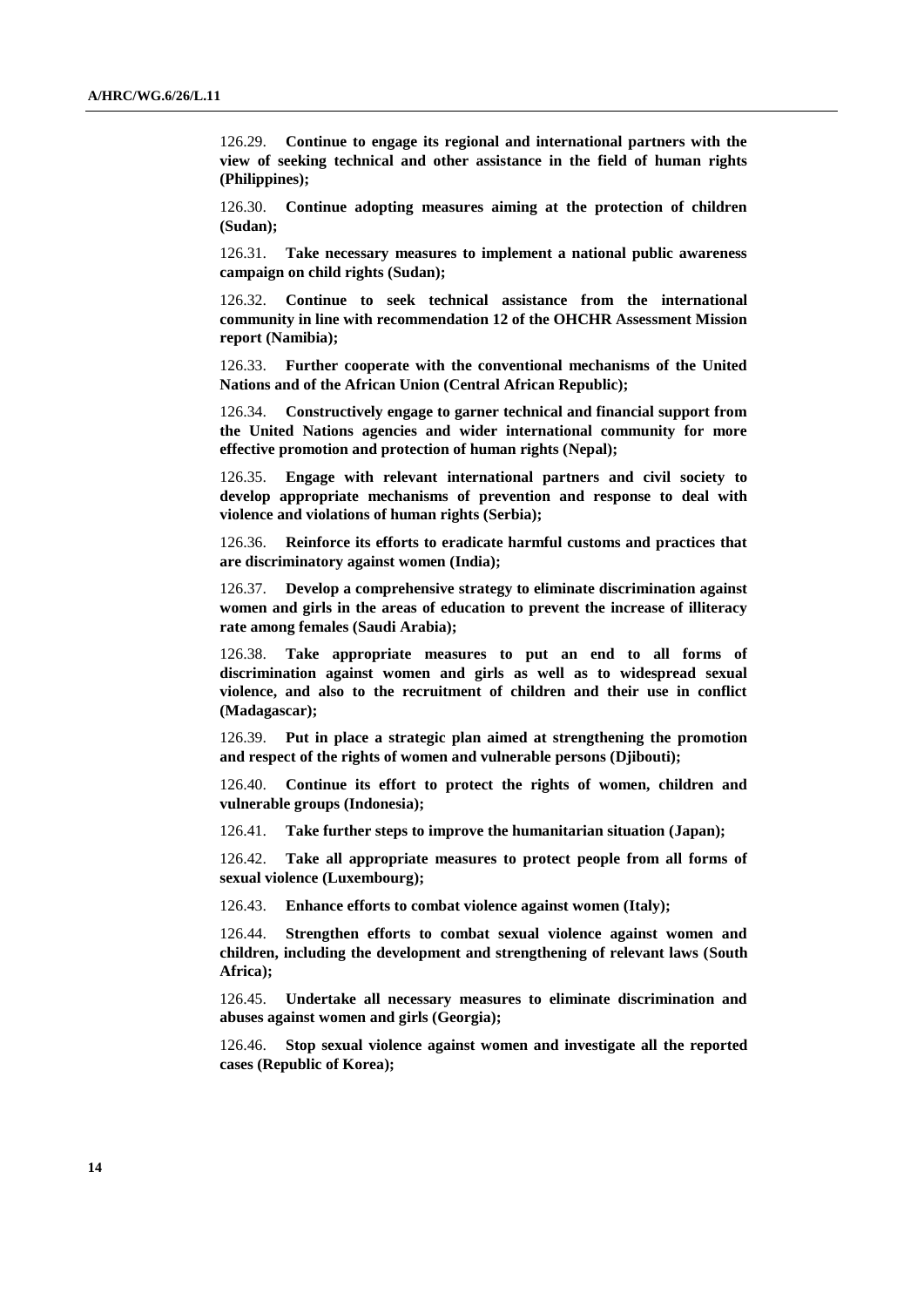126.47. **Strengthen the efforts to prevent discrimination and violence against women and girls, including by eradication of harmful practices such as child, early and forced marriage (Slovenia);**

126.48. **Take effective action to eliminate the phenomenon of Female Genital Mutilation (Cyprus);**

126.49. **Stop and prevent violations and abuses of children's rights, including by actively preventing and combatting recruitment and use of children in hostilities by parties to the conflict (Slovenia);**

126.50. **Cease the recruitment and use of children in armed conflict (Slovakia);**

126.51. **Further improve promotion and protection of children`s rights and prevent recruitment of child soldiers (Ukraine);**

126.52. **Redouble efforts aimed at stopping the recruitment and use of children in armed conflict (Djibouti);**

126.53. **Issue clear, public orders to end the recruitment of child soldiers, ensure their swift release and investigate and prosecute commanders responsible. Ratify the Optional Protocol on the Convention on the Rights of the Child on involvement of children in armed conflict (Germany);**

126.54. **Work for the social reintegration of child soldiers, refugees and displaced persons who have opted to return to their original location (Senegal);**

126.55. **Ensure the safe return of demobilized child soldiers to their families and ensure their access to education (Slovakia);**

126.56. **Promote the guarantee of the human rights of children and elderlies affected by the internal conflict, including family reunification (Colombia);**

126.57. **Ensure an impartial and comprehensive investigation of all reported cases of human rights violations and bring the perpetrators to justice (Georgia);**

126.58. **Adopt legal instructions and orders to all armed forces, military intelligence, and allied militia, with the aim to prevent, and punish all abuses, including crimes of sexual and gender-based violence (Albania);**

126.59. **Ensure access to justice for victims of sexual violence, ensuring the effective implementation of laws protecting women (Luxembourg);**

126.60. **Investigate and prosecute incidents of sexual violence perpetuated by both parties to the conflict (Sierra Leone);**

126.61. **Ensure proper investigation into allegations of violations of international humanitarian and human rights laws (Ukraine);**

126.62. **Work with the African Union to establish a Hybrid Court and the Commission for Truth, Reconciliation and Healing, within the time frame set out in the peace agreement (United Kingdom of Great Britain and Northern Ireland);**

126.63. **Fulfil its obligation under the Agreement on the Resolution of the Conflict in South Sudan to cooperate fully in establishing the Hybrid Court (United States of America);**

126.64. **Work with the African Union to establish the Hybrid Court set out in the August 2015 Peace Agreement (Australia);**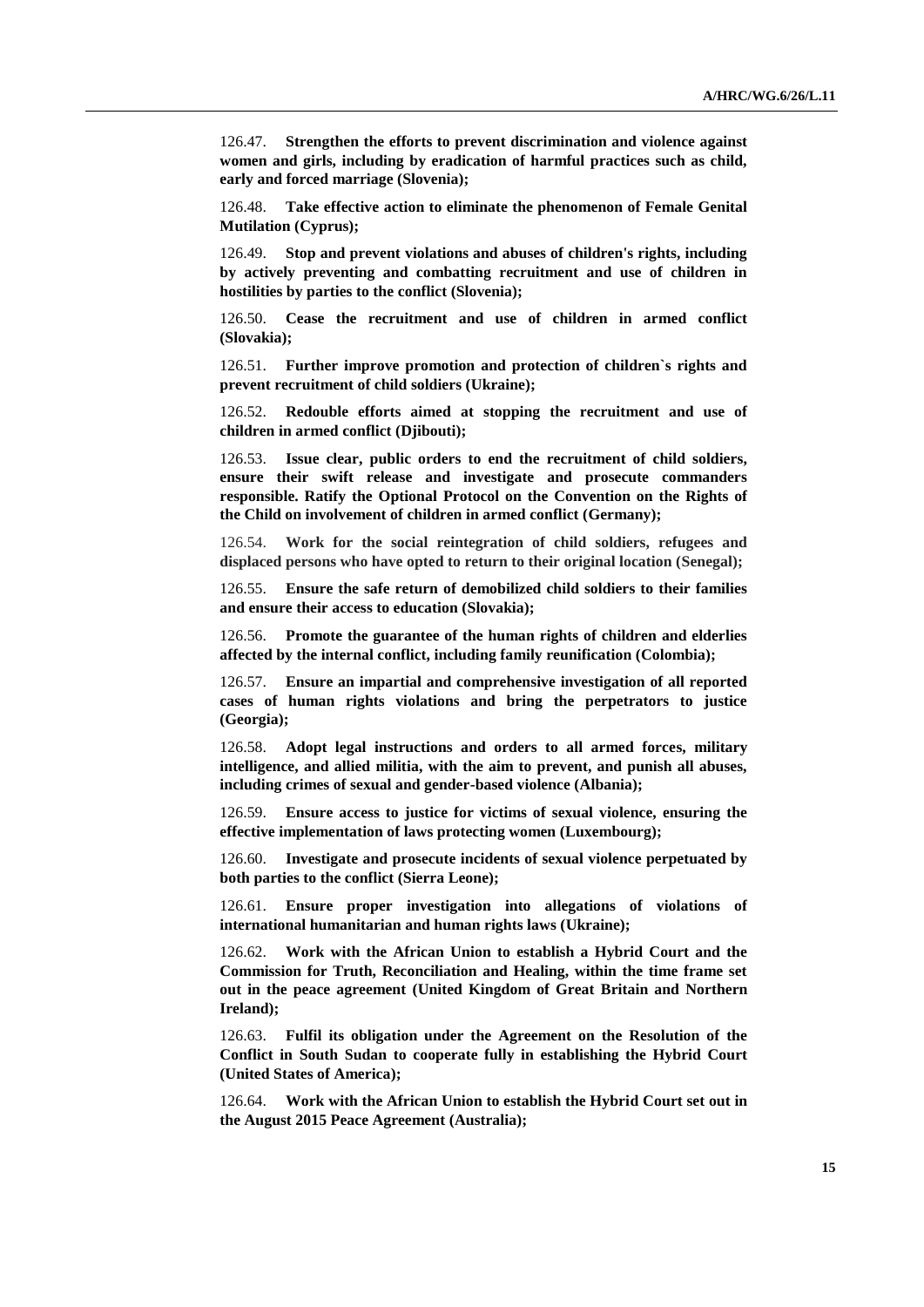126.65. **Facilitate the effective functioning of the Transitional Government of National Unity, the implementation of the Peace Agreement and the establishment of the Hybrid Court by the African Union (Kenya);**

126.66. **Strengthen transitional justice by establishing the hybrid court and a truth and reconciliation commission (Sierra Leone);**

126.67. **Take measures to ensure the freedom of expression (Japan);**

126.68. **Focus on economic, social and cultural rights as a first step to lift the country from the cycle of poverty and underdevelopment according to the Agenda 2030 of the United Nations (United Arab Emirates);**

126.69. **Continue its efforts to consolidate social policies in favour of the most vulnerable sectors of its people, counting on the assistance and cooperation of the community of nations, as requested by the country (Venezuela (Bolivarian Republic of));**

126.70. **Promptly address the impact of the conflict on civilian access to food, including through concrete steps in technical assistance and capacity building, as requested in the national report (Brazil);**

126.71. **Guarantee the human rights to water and sanitation, increasing access to drinking water and sanitation facilities (Spain);**

126.72. **Take further steps to provide access to education for all citizens, in particular in rural areas (Sudan);**

126.73. **Implement the Convention on the Rights of the Child through the 2012 General Education Act, to enable all children to join school (Kenya);**

126.74. **Take all appropriate measures to protect children's rights, especially ensuring their access to primary education (Italy);**

126.75. **Promote the inclusiveness of persons with disabilities (Angola);**

126.76. **Provide internally displaced persons with assistance and protect their rights (China);**

126.77. **Continue to seek support to address the issue of internally displaced persons (Nigeria).**

**127. The following enjoy the support of South Sudan, which considers that they are already implemented or in the process of implementation.**

127.1. **Adopt and ratify the Optional Protocol to the Convention on the Rights of the Child on the involvement of children in armed conflict (Spain);**

127.2. **Ratify and implement the Optional Protocol to the Convention on the Rights of the Child on the involvement of children in armed conflict (Kenya);**

127.3. **Ratify the Optional Protocol to the Convention on the Rights of the Child on the involvement of children in armed conflict (Montenegro)(Rwanda);**

127.4. **Promptly ratify the Optional Protocol to the Convention on the Rights of the Child on the involvement of children in armed conflict (Guatemala);**

127.5. **Promptly ratify the Optional Protocol to the Convention on the Rights of the Child on the sale of children, child prostitution and child pornography (Guatemala)l**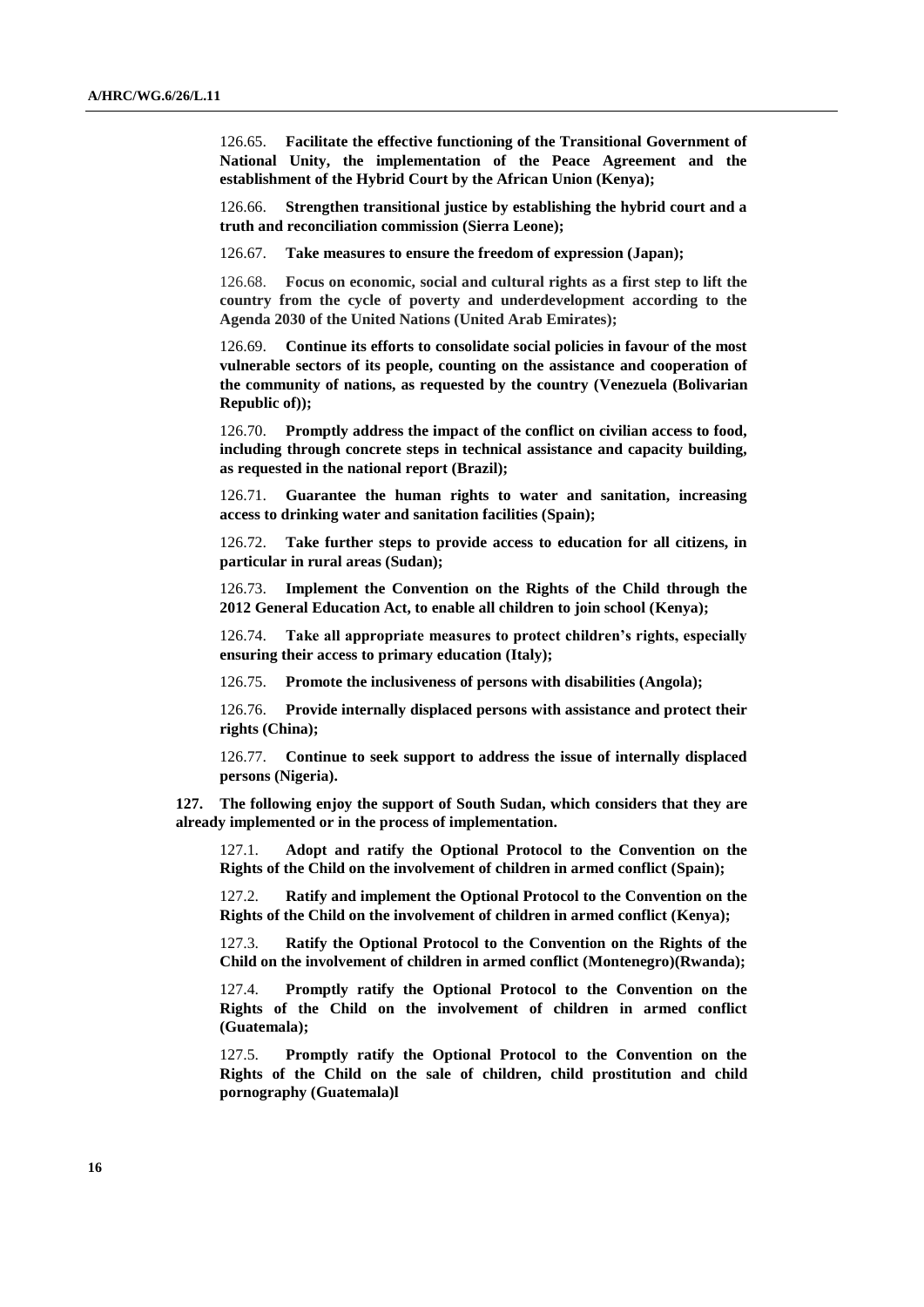127.6. **Ratify the two Optional Protocols on the Convention on the Rights of the Child on the involvement of children in armed conflict and on the sale of children, child prostitution and child pornography (Botswana);**

127.7. **Complete the ratification of the optional protocols to the Convention on the Rights of the Child (Luxembourg);**

127.8. **Become a State Party to the three optional protocols to the Convention on the Rights of the Child (Slovakia);**

127.9. **Ratify and implement the African Charter on Human and Peoples' Rights (Kenya);**

127.10. **Set up a Human Rights National Commission, in order to, inter alia, document all human rights violations linked to the recurrent internal armed crises (Central African Republic);**

127.11. **Take the necessary measures for the inclusion of human rights in educational programs (Togo);**

127.12. **Fully cooperate with the Commission of Inquiry established through Human Rights Council Resolution 31/20 (Canada);**

127.13. **Cooperate fully with all international human rights mechanisms, including the Commission on Human Rights in South Sudan established by the Human Rights Council (Czechia);** 

127.14. **Cooperate fully with the UN Commission on Human Rights for South Sudan and the OHCHR (Norway);**

127.15. **Continue to cooperate with the Commission on Human Rights in South Sudan (Philippines);**

127.16. **Continue to cooperate with the international community, including the mechanisms of the Human Rights Council and those of the United Nations (Senegal);**

127.17. **Strengthen cooperation with the UN human rights mechanisms and issue a standing invitation to special procedures mandate holders (Georgia);**

127.18. **Issue a standing invitation to the Human Rights Special Procedures (Rwanda);**

127.19. **Consider the possibility of extending a standing invitation to the Special Procedures for Human Rights, and setting up an institutional channel for responding to communications from them (Paraguay);**

127.20. **Continue to make efforts to promote women empowerment (Pakistan);**

127.21. **Continue implementing affirmative measures aimed at eliminating every kind of discrimination against women and girls (Panama);**

127.22. **Release all child soldiers (Republic of Korea);**

127.23. **Make every effort to stop violence and the forced recruitment and use of minors as combatants (Holy See);**

127.24. **Take all necessary measures to ensure the protection of the rights of children and to put an end to the recruitment and use of child soldiers (Luxembourg);**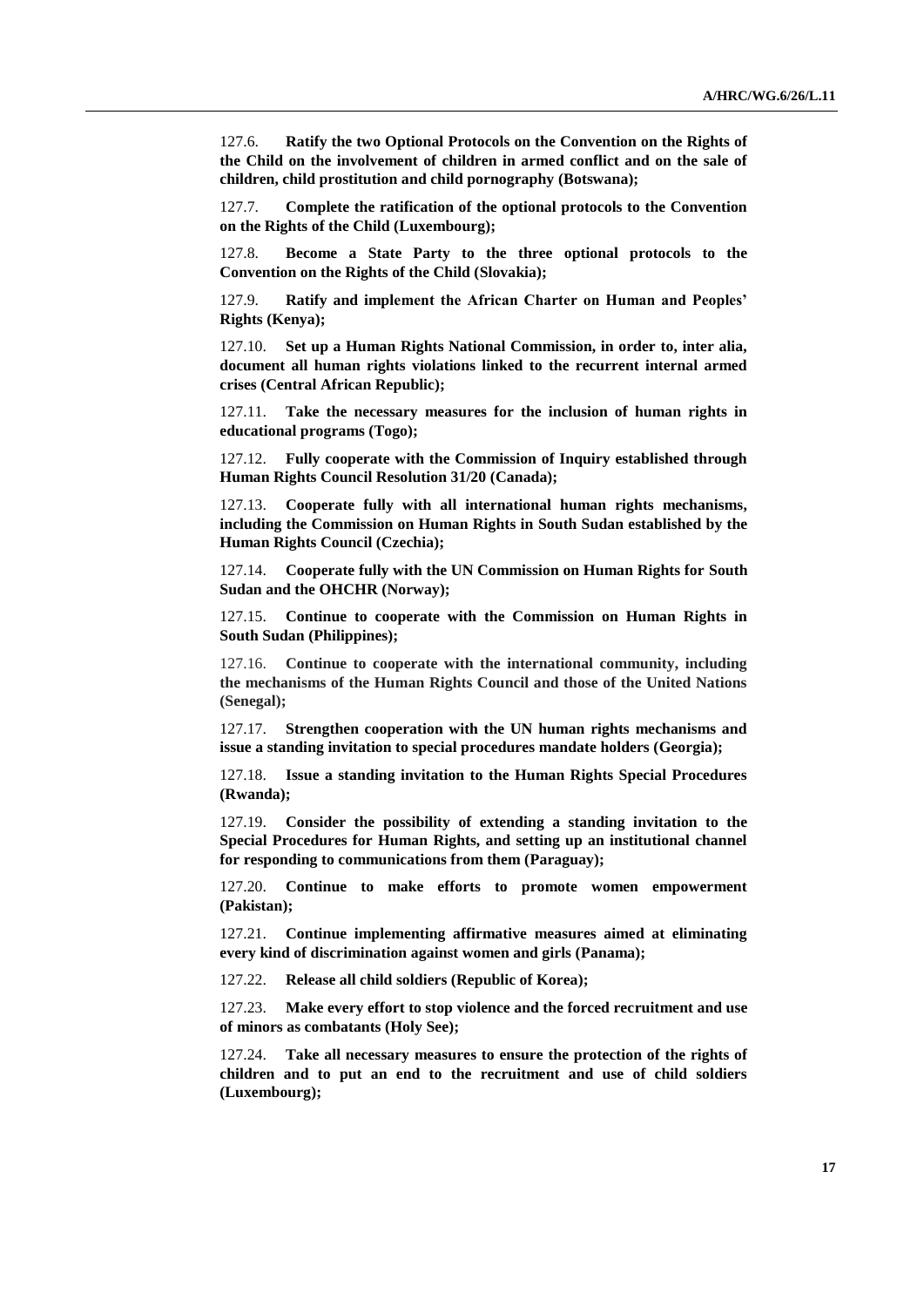127.25. **Take further steps for the protection of physical and sexual integrity of children, including by actively preventing the recruitment and use of children in armed conflicts and ensuring their effective rehabilitation in accordance with the best interests of the child (Croatia);**

127.26. **Strengthen the justice, law and order sectors (Uganda);**

127.27. **Intensify efforts to carry out necessary reforms in the security sector (Uganda);**

127.28. **Continue appropriate institutional work to build the rule of law and consolidate good governance, taking into account the promotion of the principles of human rights and fundamental freedoms in the country (United Arab Emirates);**

127.29. **Take further measures to improve access to justice for citizens (Togo);**

127.30. **Continue its national efforts to improve access to justice and provide necessary training for personnel working in this field (Egypt);**

127.31. **Fight against impunity by ensuring that all those who are guilty of human rights violations are brought to justice (Luxembourg);**

127.32. **Take measures to end impunity for acts of sexual violence against women and girls (Spain);**

127.33. **Strengthen measures aimed at ensuring fight against impunity of perpetrators of acts of sexual violence (Argentina);**

127.34. **Take steps to eliminate sexual and gender-based violence, ensure that perpetrators are held responsible and victims have secure access to justice (Ukraine);**

127.35. **Promptly take concrete and legal measures to address impunity of sexual and gender based violence, including when committed by members of the armed forces (Denmark);**

127.36. **Issue clear, public orders to all armed forces, military intelligence, and allied militia to prevent and punish all abuses, including crimes of sexual and gender-based violence (United Kingdom of Great Britain and Northern Ireland);**

127.37. **Establish a strategy to improve the existing mechanisms for reporting cases of sexual and gender violence against women and girls and to ensure access to justice for victims (Mexico);**

127.38. **Take steps to hold to account the perpetrators of the human rights violations, including sexual and gender-based violence, committed during the violence in Juba in July 2016, more specifically, of the attack on the Terrain Hotel, during which a local journalist was killed and several aid workers raped (Netherlands);**

127.39. **Increase the representation and participation of women in the public sector (Angola);**

127.40. **Appoint more women to positions of responsibility within the army and the police, which would be a first step to end gender-based violence (Algeria);**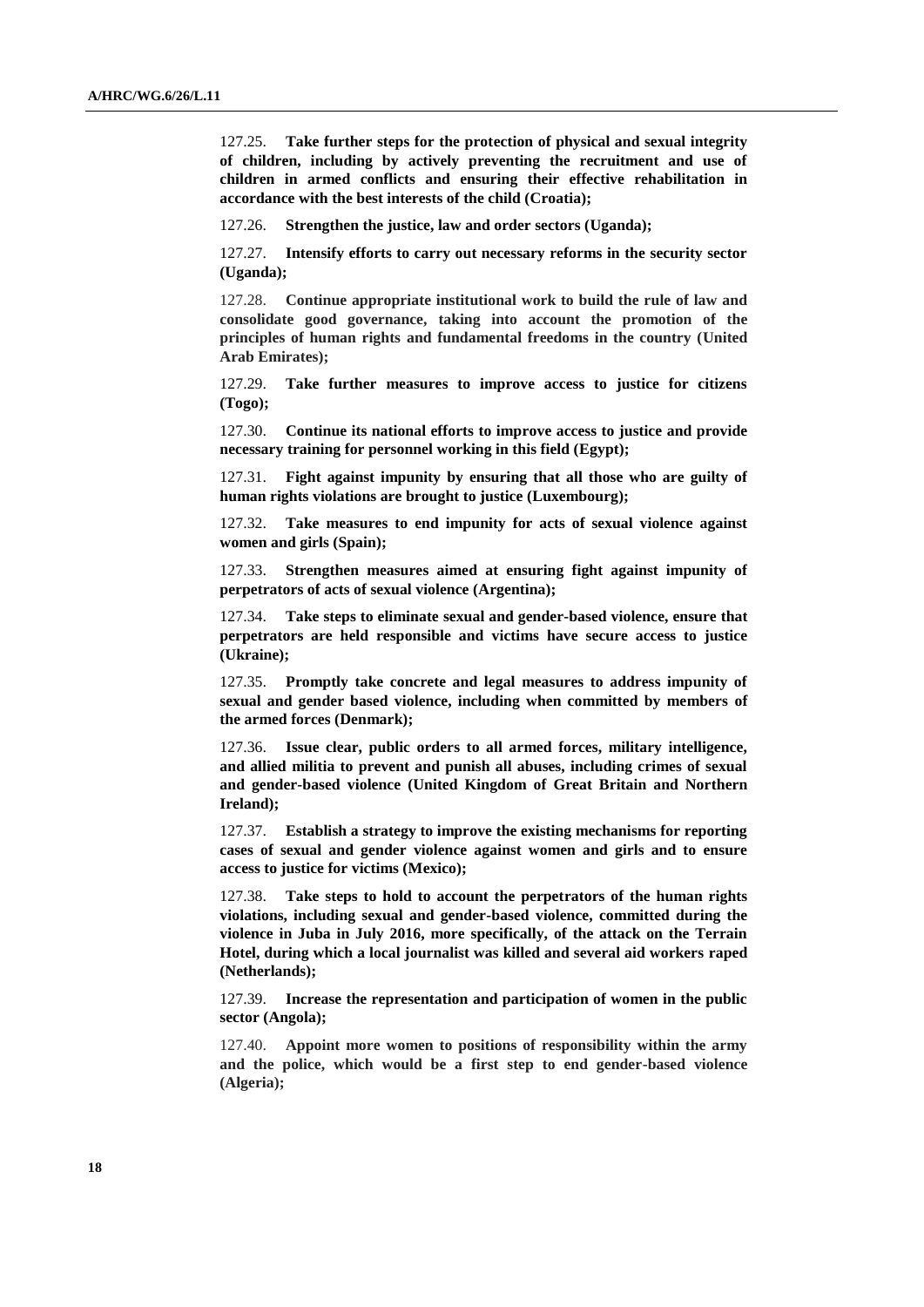127.41. **Effectively implement the General Education Act, in particular by taking measures to improve school enrolment rates (Belgium);**

127.42. **Take measures to further reduce women's illiteracy rate and increase girls' enrolment rate (China);**

127.43. **Reinforce policies to protect the fundamental rights of internally displaced persons (Holy See).**

**128**. **The following recommendations will be examined by South Sudan which will provide responses in due time, but no later than the thirty-fourth session of the Human Rights Council in March 2017:**

128.1. **Ratify the International Convention on the Elimination of All Forms of Racial Discrimination (Algeria);**

128.2. **Promptly ratify the International Convention on the Elimination of All Forms of Racial Discrimination (Guatemala);**

128.3. **Promptly ratify the International Covenant on Civil and Political Rights (Guatemala);**

128.4. **Promptly ratify the International Covenant on Economic, Social and Cultural Rights (Guatemala);**

128.5. **Ratify the International Covenant on Civil and Political Rights and the International Covenant on Economic, Social and Cultural Rights (Belgium) (Norway)(Panama);**

128.6. **Continue ratifying core human rights treaty, namely the International Covenant on Civil and Political Rights and the International Covenant on Economic, Social and Cultural Rights (Indonesia);**

128.7. **Proceed with the early ratification of the International Covenant on Civil and Political Rights and the International Covenant on Economic, Social and Cultural Rights (Japan);**

128.8. **Ratify the core international human rights instruments, particularly the International Covenant on Civil and Political Rights and the International Covenant on Economic, Social and Cultural Rights (Nepal);**

128.9. **Ratify core international human rights treaties, namely the International Covenant on Civil and Political Rights and the International Covenant on Economic, Social and Cultural Rights and their Optional Protocols, as well as the International Convention for the Protection of All Persons from Enforced Disappearance (Portugal);**

Sign and ratify the International Covenant on Civil and Political **Rights and the African Charter on Human and Peoples' Rights (Namibia);**

128.11. **Ratify the International Covenant on Civil and Political Rights along with its Second Optional Protocol (Croatia);**

128.12. **Ratify the International Covenant on Civil and Political Rights, and its Optional Protocols and the International Covenant on Economic, Social and Cultural Rights and its Optional Protocol (Uruguay);**

128.13. **Complete the ratification procedures for the International Covenant on Economic, Social and Cultural Rights (Egypt);**

Ratify the International Covenant on Economic, Social and Cultural **Rights and the International Covenant on Civil and Political Rights and other**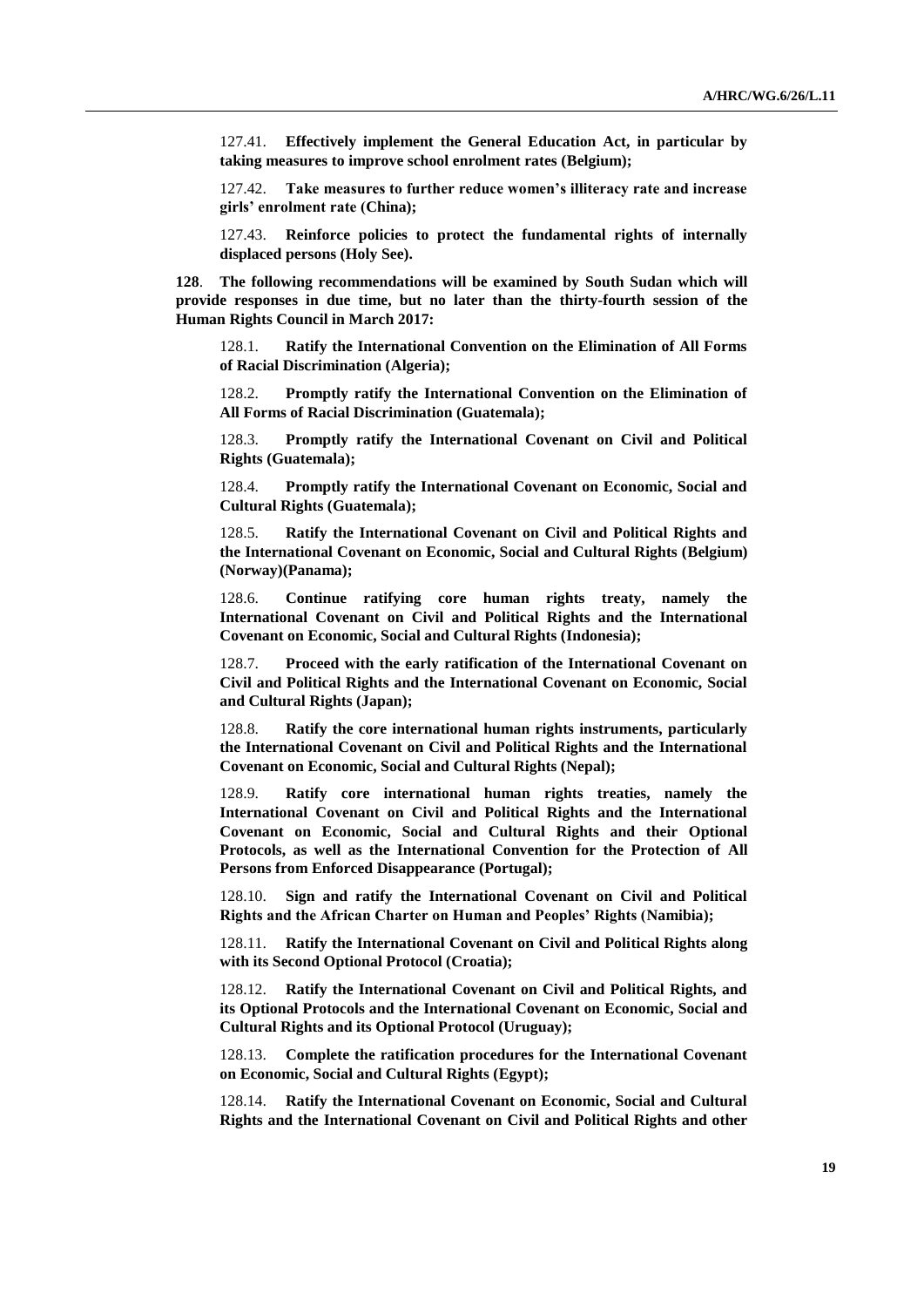**core international human rights treaties and conventions it is not yet party to (Sierra Leone);**

128.15. **Ratify the Optional Protocol to the Convention on the Rights of the Child on the involvement of children in armed conflict and step up efforts to protect children and prevent their recruitment into armed forces or armed groups and reintegrate them into civilian life in line with the Paris Commitments and Paris Principles (Czechia);**

128.16. **Ratify the Optional Protocol to the Convention on the Rights of the Child on the involvement of children in armed conflict and combat and prosecute perpetrators of violations committed by all parties to the conflict (Serbia);**

128.17. **Complete the ratification process of the two Optional Protocols to the Convention on the Rights of the Child on the involvement of children in armed conflict and on the sale of children, child prostitution and child pornography, and the ratification of the Protocol to the African Charter on Human and Peoples' Rights on the Rights of Women in Africa (Albania);**

128.18. **Promptly ratify the International Convention on the Rights of All Migrant Workers and Members of Their Families (Guatemala);**

128.19. **Promptly ratify the Convention on the Rights of Persons with Disabilities (Guatemala);**

128.20. **Ratify the Convention against Discrimination in Education (Paraguay);**

128.21. **Ratify the Convention on the Prevention and Punishment of the Crime of Genocide (Armenia)(Belgium)(Rwanda);**

128.22. **Consider the possibility of ratifying the 1951 Convention relating to the Status of Refugees, and its 1967 Protocol, without reservation (Panama);**

128.23. **Ratify the Convention on the Non-Applicability of Statutory Limitations to War Crimes and Crimes against Humanity (Armenia);**

128.24. **Establish an open, consultative process for drafting and ratifying a new constitution, under which new elections will be held at the end of the transitional period (United States of America);**

128.25. **Ensure that national legislation is in line with international human rights standards (Timor-Leste);**

128.26. **Harmonize national legislation with international human rights standards (Angola);** 

128.27. **Continue its efforts for the compliance of national legislation with international human rights standards (Madagascar);**

128.28. **Typify the crimes of international law, enacting and enforcing legislation defining and criminalizing torture, enforced disappearance, genocide and crimes against humanity, and ensure non-application of the statute of limitation, amnesties, pardons prior to conviction and immunities (Uruguay);**

128.29. **Approve immediately the bill to reform the Penal Code to include the definition of the crimes of genocide, torture and enforced disappearance (Spain);**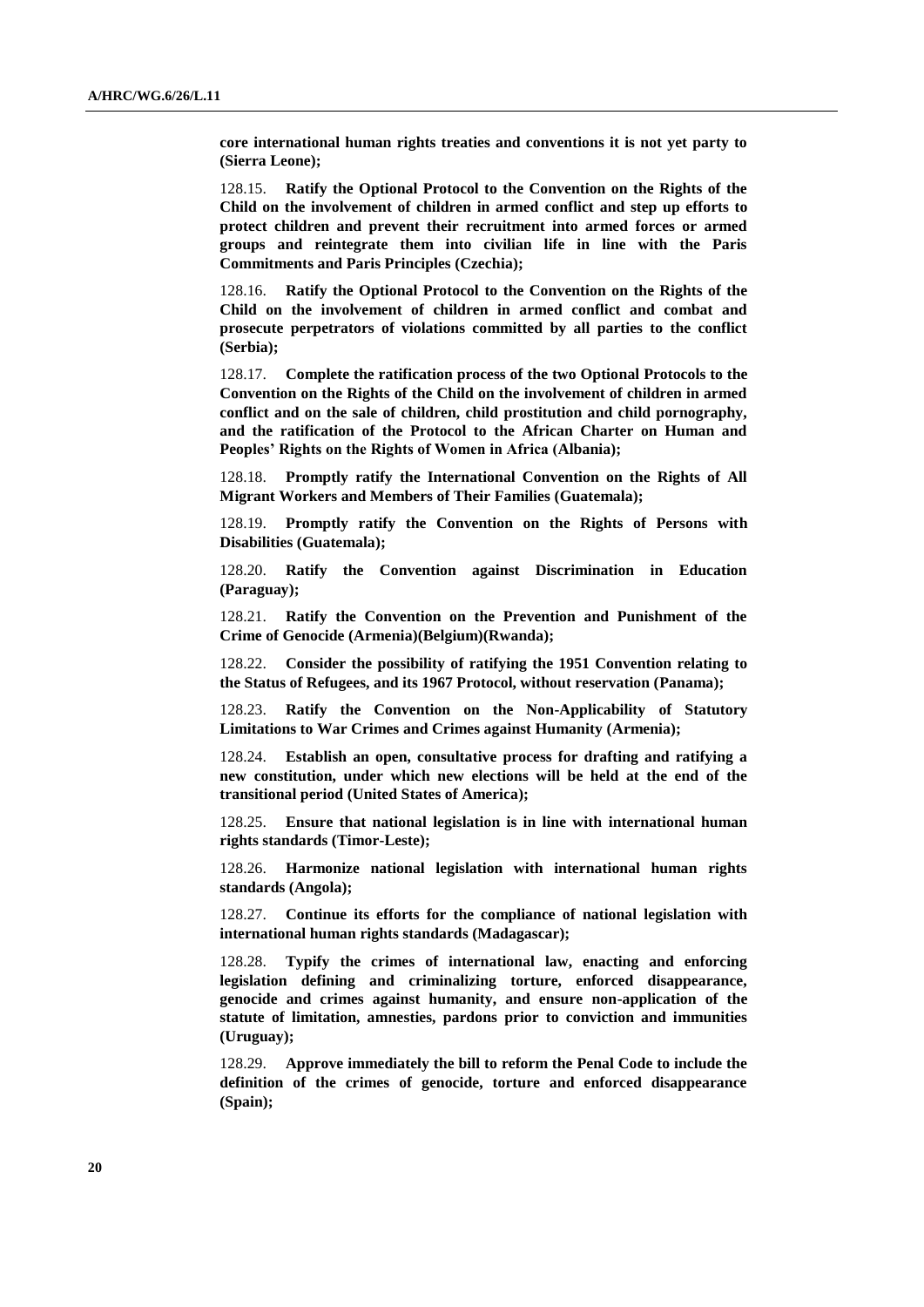128.30. **Reform or repeal the National Security Service Act, 2014 in order to comply with international, regional and national human rights law standards (Germany);**

128.31. **Amend its customary law so as to ensure compliance with the Convention on the Elimination of All Forms of Discrimination against Women, particularly in inheritance (Algeria);**

128.32. **Amend customary law and ensure its compliance with the Convention on the Elimination of All Forms of Discrimination against Women and the Transitional Constitution (Maldives);**

128.33. **Repeal penal code provisions that criminalize sexual relations between consenting adults of the same sex (Uruguay);**

128.34. **Establish the independent children's commission (Timor-Leste);**

128.35. **Establish, as rapidly as possible, the Independent Child Commission responsible for investigating violations of children's rights and monitoring the implementation of the 2008 Child Act (Paraguay);**

128.36. **Set up permanent and sustainable programmes of education and training on human rights for public servants, in particular members of the armed forces and the judicial sector, with a focus on protecting the vulnerable groups (Colombia);**

128.37. **Enable the full deployment - without obstruction - of the Regional Protection Force, as authorized by UN Security Council Resolution 2304, to bring stability and help prevent further atrocities (United States of America);**

128.38. **Allow and facilitate immediately the deployment of the Regional Protection Force as mandated by the UN Security Council (Germany);**

128.39. **Continue efforts to improve conditions of detention, and to abolish the death penalty, with a view to commuting all death sentences (Holy See);**

128.40. **Cease attacks against civilians and the United Nations premises and personnel (Maldives);**

128.41. **Immediately desist from violations of human rights, including attacks on civilians and unlawful killings, acts of rape and sexual violence, arbitrary detentions, abductions and looting (Norway);**

128.42. **Take preventive and more effective measures aimed at promoting and protecting human rights, especially in light of the cases in which the safety and security of civilians is lacking, and where the scope of armed conflicts in parts of the country is wider (Bahrain);**

128.43. **That the Government of South Sudan and all parties to the conflict immediately end the gross violations of human rights and serious violations of international humanitarian law, including targeted attacks on civilians, rape and sexual and gender-based violence, and arbitrary detention and abduction, and commit to and implement a political solution to the conflict (New Zealand);**

128.44. **Put an end to all violations of international humanitarian law and human rights committed in the armed conflict, in particular, take all necessary measures to immediately stop abductions of children to make them child soldiers, unlawful killings, sexual violence, attacks against civilians, looting and destruction of property (Uruguay);**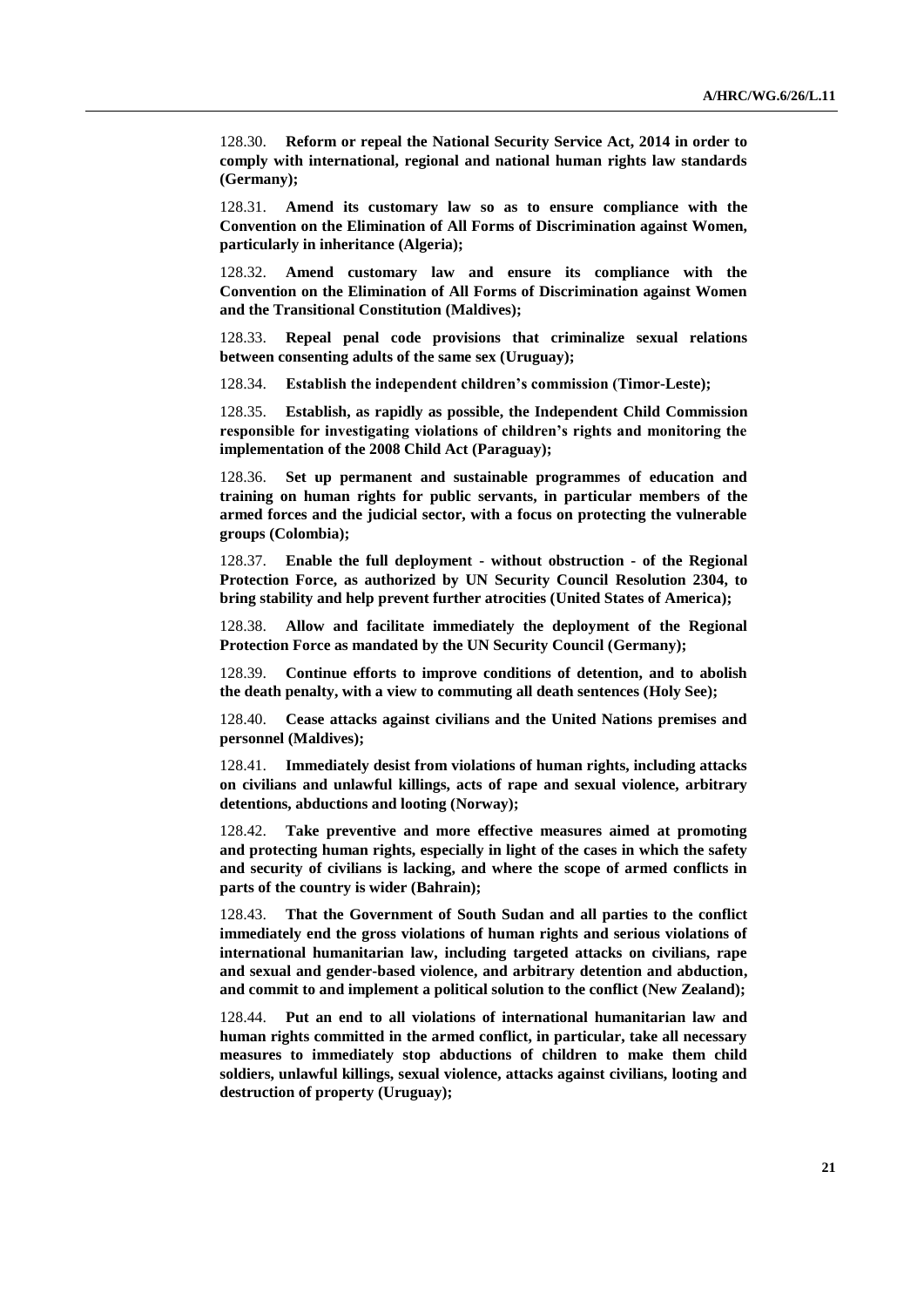128.45. **Secure civilian infrastructure throughout South Sudan, in particular Protection of Civilian Sites, and protect civilians, humanitarian workers, and human rights defenders from human rights violations and abuses, including extrajudicial killings, enforced disappearances, torture, and indiscriminate violence (Canada);**

128.46. **Allow and facilitate immediate, unimpeded and sustained humanitarian access in all parts of the country (Ukraine);**

128.47. **Immediately respect the ceasefire and facilitate full and unimpeded access for humanitarian aid to the entire country (Germany);**

128.48. **Guarantee immediate and unhindered humanitarian access to populations in need throughout the country, and ensure the protection of the civilian population, including persons in vulnerable situations (Sweden);**

128.49. **Guarantee effective delivery of humanitarian assistance to civilians and protection of humanitarian actors, with full respect for international humanitarian law, while stepping up cooperation with the Human Rights Division of the United Nations Mission in South Sudan, in particular concerning the implementation of the Cessation of Hostilities Agreement of January 2014 (Brazil);**

128.50. **Permit unimpeded humanitarian access for civil society, NGOs and UN agencies, without threat of harassment or violence, to ensure the provision of vital supplies and assistance to populations in need (Ireland);**

128.51. **Create care mechanisms for the communities affected by the conflict, including psychiatric care (Colombia);**

128.52. **Prevent and put an end to human rights violations and abuses suffered by children, strengthen measures aimed at ensuring an effective end to their recruitment as well as their release (Argentina);**

128.53. **Stop the recruitment of child soldiers both in the armed forces and the militias (Costa Rica);**

128.54. **Immediately cease recruiting child soldiers and ensure their rehabilitation (Australia);**

128.55. **Immediately live up to its commitment to end the use of child soldiers and minors in armed conflicts (Denmark);**

128.56. **Take measures to put an end to the recruitment of children by the armed forces or armed groups (France);**

128.57. **Strengthen ongoing efforts to end the recruitment of child soldiers and ensure the release of all children associated with armed groups (Maldives);**

128.58. **Stop and prevent violations and abuses of children's rights, including by actively preventing and combating the recruitment and use of children in hostilities (Portugal);**

128.59. **Adopt measures to restrict the recruitment of children in the conflict and to ensure their demobilization and integration in society. Pursue and punish all those responsible of violations of the human rights of the children, in particular the killings and mutilations (Chile);**

128.60. **Take the necessary steps to prevent the recruitment of girls and boys by the army and other armed forces, and put in place a mechanism for the**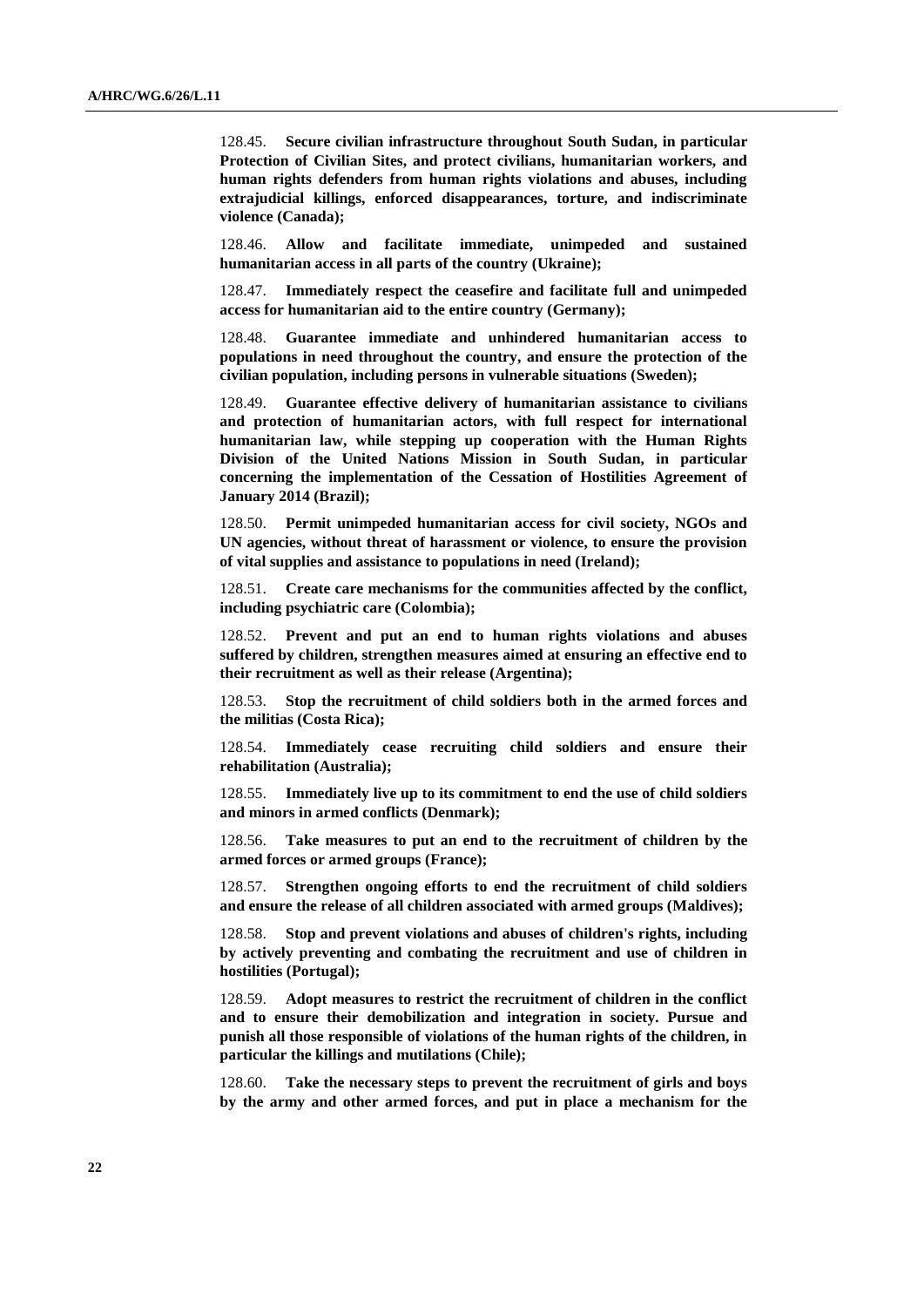**disarmament, demobilisation and reintegration of girls and boys who have been involved in the armed conflict (Mexico);**

128.61. **Investigate all cases of human rights violations and abuses and prosecute those responsible without exceptions and immunity (Slovenia);**

128.62. **Investigate the serious human rights violations committed since the independence and to prosecute those responsible (Costa Rica);**

128.63. **Immediately end all and prevent further violations of international human rights law and international humanitarian law committed by members of the armed forces and allied militias (Austria);** 

128.64. **End impunity for all human rights violations and launch credible, transparent, and comprehensive investigations into all allegations of violations of international human rights law, including those possibly constituting international crimes (Norway);**

128.65. **Ensure prompt, credible, transparent, impartial and comprehensive investigations leading to prosecutions of the allegations of gross violations and abuses of international human rights law and violations of international humanitarian law, thus guaranteeing that perpetrators are duly accountable before justice (Portugal);**

128.66. **Take all necessary measures to safeguard the full enjoyment of human rights of women and girls, including by promptly and independently investigating all allegations of sexual and gender-based violence and bringing perpetrators of such crimes to justice, in accordance with international standards (Sweden);**

128.67. **Ensure that all forces, including any affiliated militia forces, immediately cease all violations and abuses of international humanitarian and human rights law, in particular against women and girls and including violations perpetrated by state security institutions, and end impunity by bringing the perpetrators to justice (Canada);**

128.68. **Urgently adopt effective measures to combat sexual violence in the whole territory, to ensure accountability for those responsible of such crimes, and to ensure total redress for victims, by guaranteeing sufficient financial resources to implement such measures (Chile);**

128.69. **End, investigate independently and prosecute promptly cases of sexual violence against civilians as well as assaults on and harassment of journalists and civil society activists (Germany);**

128.70. **Undertake prompt, effective and impartial investigations into allegations of crimes under international law and human rights violations, in particular sexual and gender-based violence (Iceland);**

128.71. **Investigate promptly cases of sexual and gender-based violence and ensure that perpetrators are brought to justice (Latvia);**

128.72. **Take all the necessary measures to end the employment of sexual violence in a widespread and systematic manner, as a tactic of war, as well as rape and sexual abuses against women and girls, and ensure that perpetrators are prosecuted (Portugal);**

128.73. **Adopt measures to ensure the effective access of victims to a remedy, including reparation and compensation (Argentina);**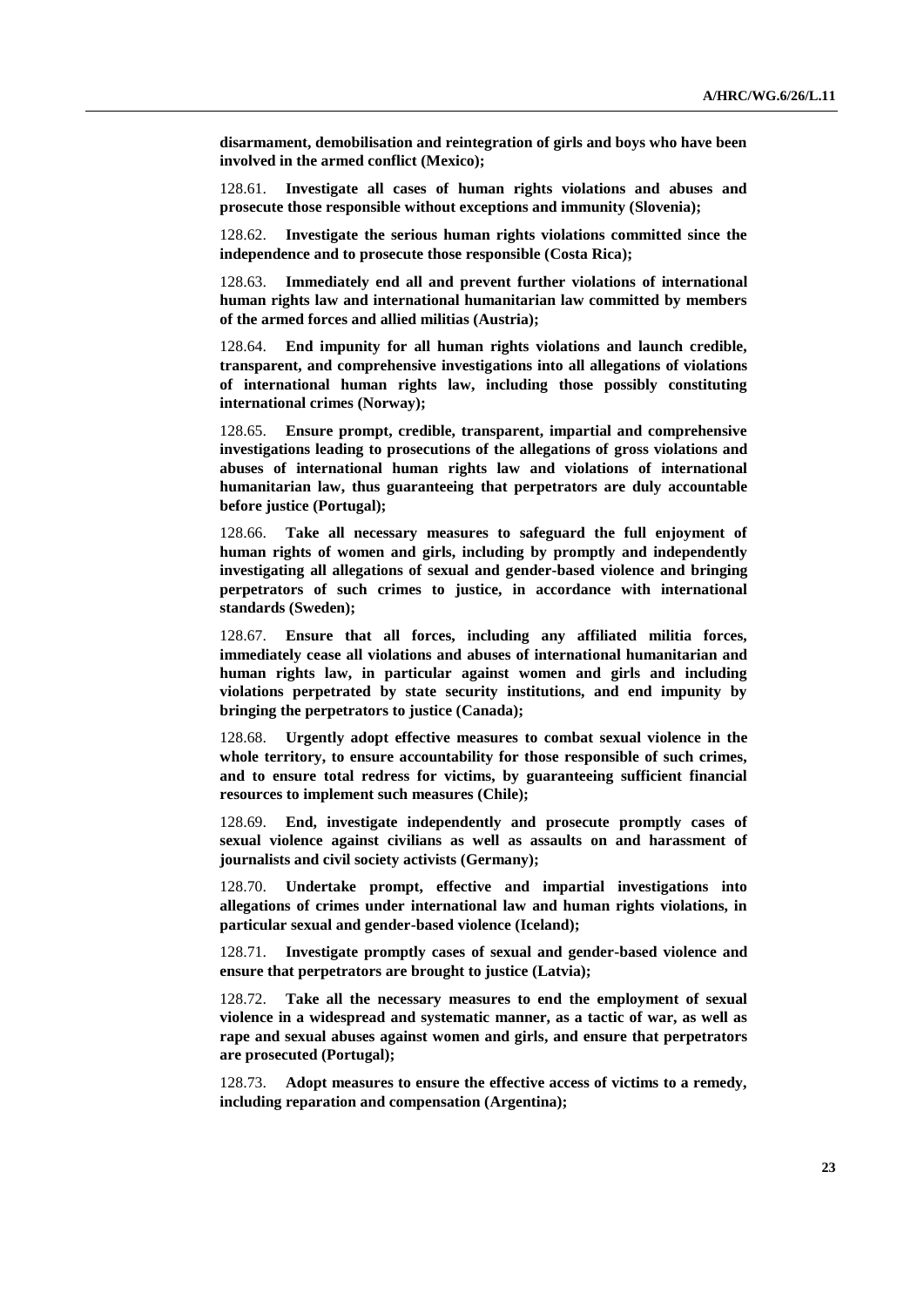128.74. **Ensure accountability for cases of extrajudicial killings and ethnic rape as a weapon of war (Czechia);**

128.75. **Establish a special tribunal based on the recommendations of the report on the investigation into the attack on the Hotel Terrain and ensure accountability for all human rights violations (Japan);**

128.76. **Set up immediately the Hybrid Court provided for in the 2015 peace agreement (Switzerland);**

128.77. **As provided in the peace agreement, support the swift establishment of a hybrid court to investigate cases of genocide, crimes against humanity and war crimes and other serious crimes under international and South Sudanese law (Czechia);**

128.78. **Expedite as a matter of priority the establishment of the Hybrid Court for South Sudan, in line with the Agreement on the Resolution of the Conflict in the Republic of South Sudan, to try violations of human rights and other serious crimes in South Sudan and ensure accountability of all perpetrators (Ireland);**

128.79. **Take concrete measures to ensure better protection of civilians, in particular women and children, by supporting setting up the Hybrid Court and by investigating and prosecuting alleged serious violations of international law, including when perpetrated by its military personnel (Finland);**

128.80. **Guarantee the fight against impunity by ensuring that all those responsible for the crimes are prosecuted and tried, in particular by speeding up, with the support of the African Union, the establishment of a hybrid court as foreseen in the Peace Agreement (France);**

128.81. **Implement an effective birth registration policy for the whole country in order to consolidate the rights of children (Central African Republic);**

128.82. **Ensure that birth registration is stepped up, through an ongoing campaign and the efficient use of resources, and that the right to sustainable nutrition, public health and basic education is secured for all children (Mexico);**

128.83. **Ensure protection for freedom of expression and association, and take action to protect journalists (New Zealand);**

128.84. **Guarantee fundamental freedoms, in particular the freedom of expression, which will contribute to the reconciliation process (France);**

128.85. **Ensure the protection of and access to all areas by journalists, human rights defenders and humanitarian workers (Australia);**

128.86. **Provide full access for journalists, human rights organizations and other members of civil society to all areas of the country (Iceland);**

128.87. **Take concrete steps to ensure freedom of expression, including for civil society and the media, and ensure that harassment, threats, unlawful detainment and intimidation of these groups by the national security services, end immediately (Norway);**

128.88. **Ensure the enjoyment of freedoms of expression and assembly, and put to an end the unlawful detention of peaceful protesters (Botswana);**

128.89. **Protect human rights defenders and journalists from violence and arbitrary arrests, address impunity for crimes against human rights defenders**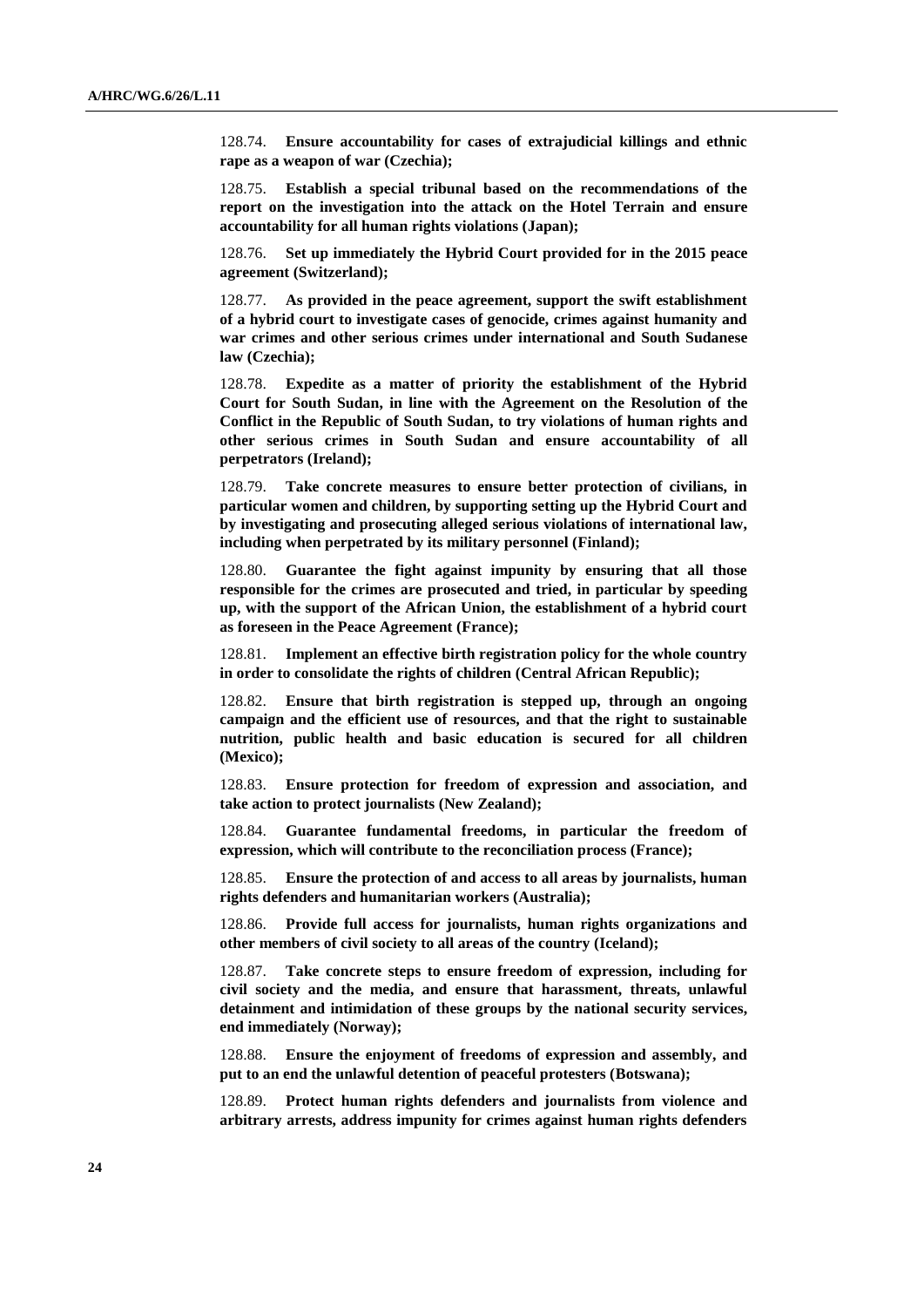**and journalists, and notify UNESCO of the status of the judicial inquiries into the murder of journalists (Netherlands);**

128.90. **Take all necessary measures to ensure that civil society organisations, human rights defenders and journalists are able to carry out their legitimate activities without legal or administrative obstruction, or fear or threat of reprisals (Sweden);**

128.91. **Promote and protect civil society space and carry out effective and impartial investigations of all cases of intimidation and violence against civil society actors as well as hold perpetrators of such acts accountable in accordance with international fair trial standards (Finland);**

128.92. **Revise and amend legislation, including the 2014 National Security Service Act and the 2015 Non-Governmental Organizations Act, which have been used to restrict the rights to freedom of expression, association and the right to peaceful assembly (Switzerland);**

128.93. **Establish a robust legal framework for the functioning of a pluralistic system of political parties and ensure that free and fair elections are held regularly and in accordance with international standards (Czechia);**

128.94. **Take measures to enhance access to basic products among vulnerable communities, by creating food security programmes, in areas particularly affected by the effect by the phenomenon of global warming (Colombia);**

128.95. **Ensure access to safe and quality education for children (Slovakia);**

128.96. **Ensure disability inclusion in all humanitarian and post –conflict reconstruction efforts to protect the rights of persons with disabilities who belong to the most vulnerable groups in society (Austria);** 

128.97. **Take swift and immediate measures to protect and promote human rights, especially of large sectors of people displaced from the areas of armed conflict in accordance with international humanitarian law and international human rights law (Bahrain).**

**129**. **The recommendations below did not enjoy the support of South Sudan and would thus be noted.**

129.1. **Sign and ratify the main regional and international human rights instruments (Djibouti);**

129.2. **Ratify the international legal instruments on human rights to which it is not yet a party (Niger);**

129.3. **Continue the ratification process of the main international instruments (Italy);**

129.4. **Consider ratifying other international and regional human rights conventions that it is not yet a state party to (Philippines);**

129.5. **Carry out an evaluation to ratify the main human rights instruments, in particular the International Covenant on Civil and Political Rights, the International Covenant on Economic, Social and Cultural Rights and the Convention on the Rights of Persons with Disabilities (Chile);**

129.6. **Finalize the ratification process of the International Covenant on Civil and Political Rights and transpose into domestic law the provisions of the international ratified conventions (France);**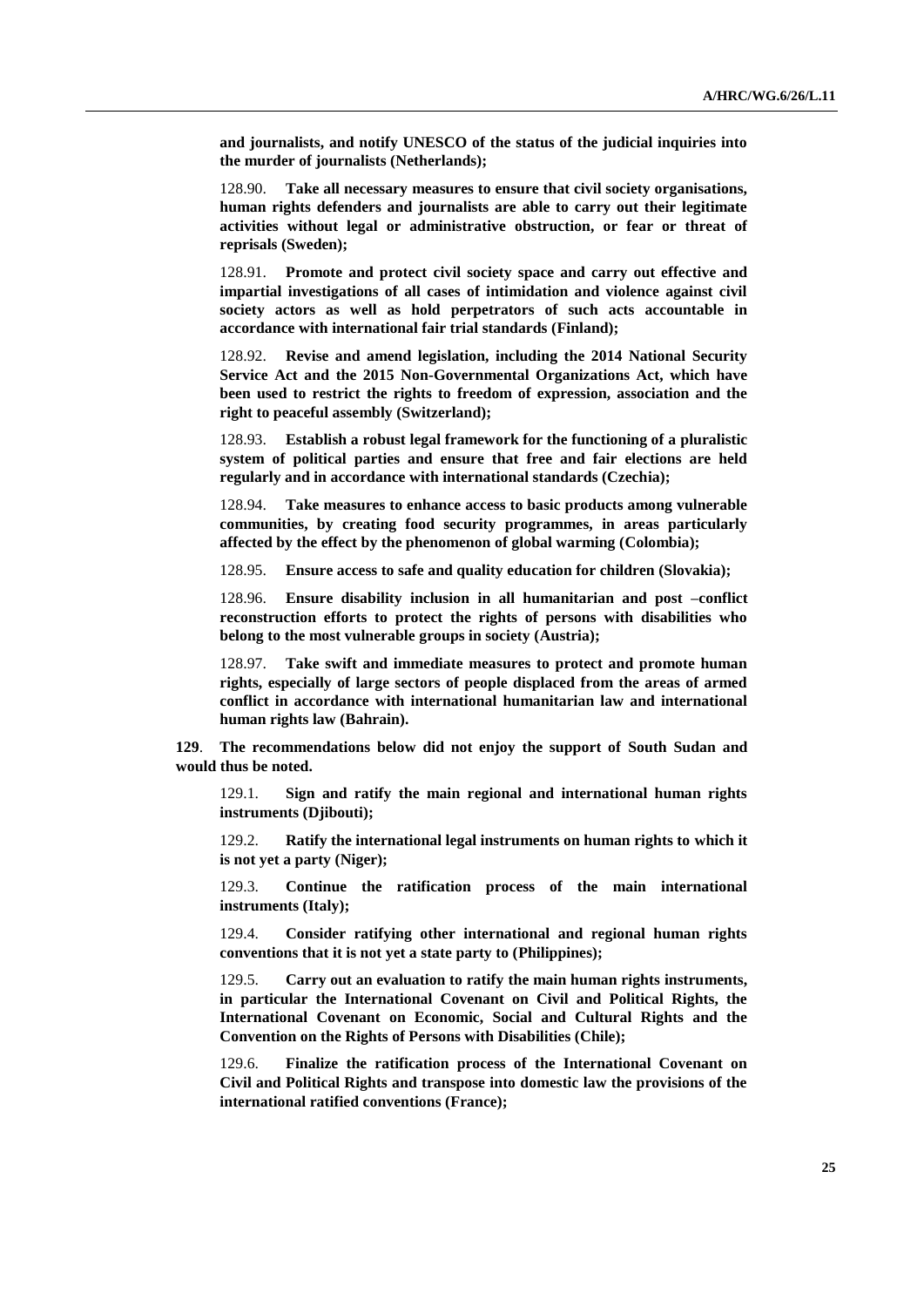129.7. **Ratify the Second Optional Protocol to the International Covenant on Civil and Political Rights, aiming at the abolition of the death penalty (Montenegro)(Rwanda);**

129.8. **Declare an official moratorium on executions and ratify the Second Optional Protocol to the International Covenant on Civil and Political Rights, aiming at the abolition of the death penalty (Uruguay);**

129.9. **Establish a formal moratorium on the death penalty with a view to ratifying the Second Optional Protocol to the International Covenant on Civil and Political Rights (Australia);**

129.10. **Accede and adapt its national legislation to the Rome Statute, including with the incorporation of provisions to cooperate with the International Criminal Court (Guatemala);**

129.11. **Accede to the Rome Statute of the International Criminal Court and accede to the Agreement on Privileges and Immunities of the International Criminal Court (Sweden);**

129.12. **Ratify the Rome Statute of the International Criminal Court (Costa Rica)(Cyprus)(Latvia)(Republic of Korea)(Switzerland);**

129.13. **Consider ratifying the Rome Statute of the International Criminal Court (Timor-Leste);**

- 129.14. **Place a moratorium on the use of the death penalty (Georgia);**
- 129.15. **Consider abolishing the death penalty (Ukraine);**

129.16. **Bring all those suspected of criminal responsibility to justice in accessible ordinary civilian courts and in fair trials without recourse to the death penalty (Iceland).**

**130. All conclusions and/or recommendations contained in the present report reflect the position of the submitting State(s) and/or the State under review. They should not be construed as endorsed by the Working Group as a whole.**